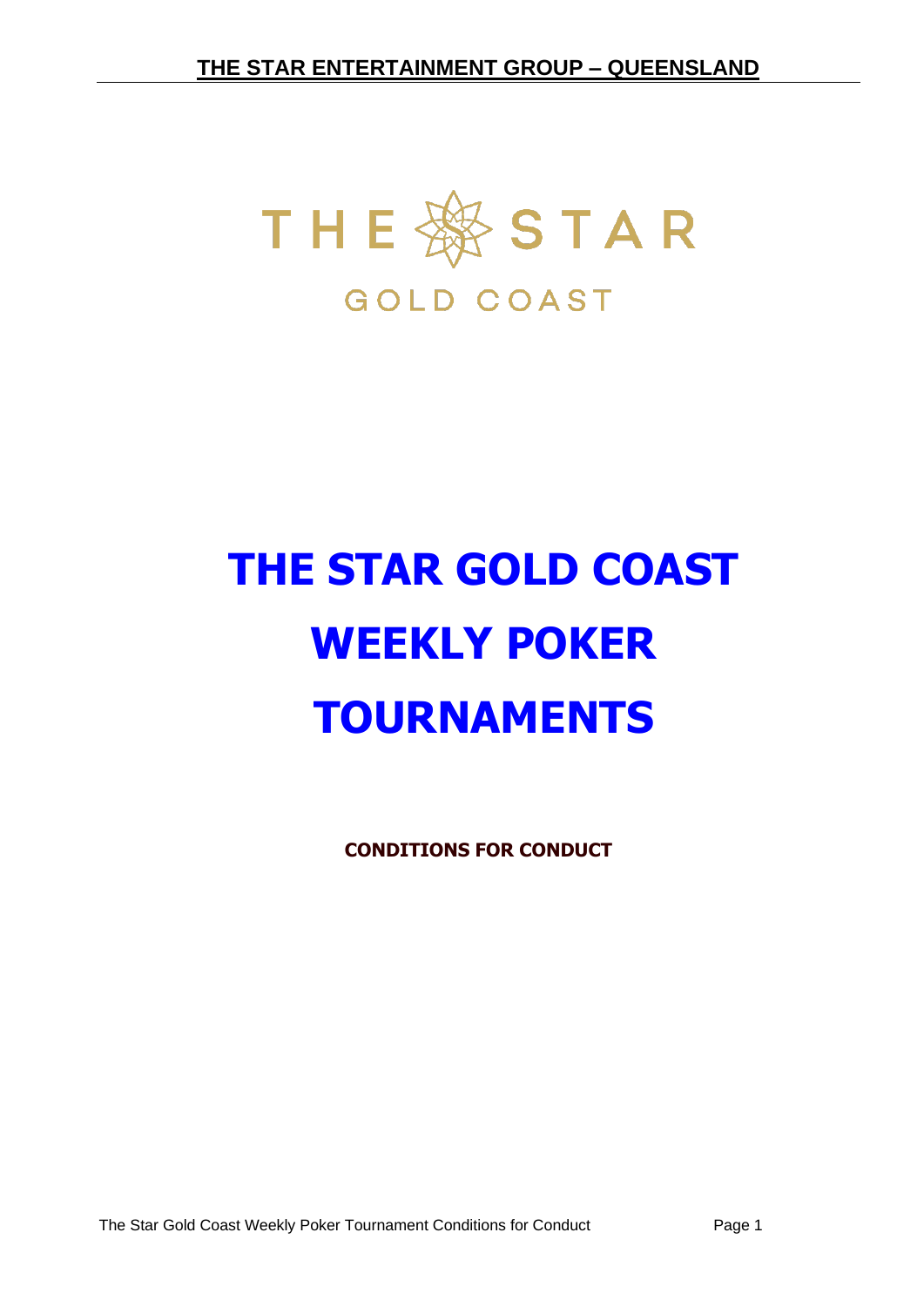# **CONTENTS**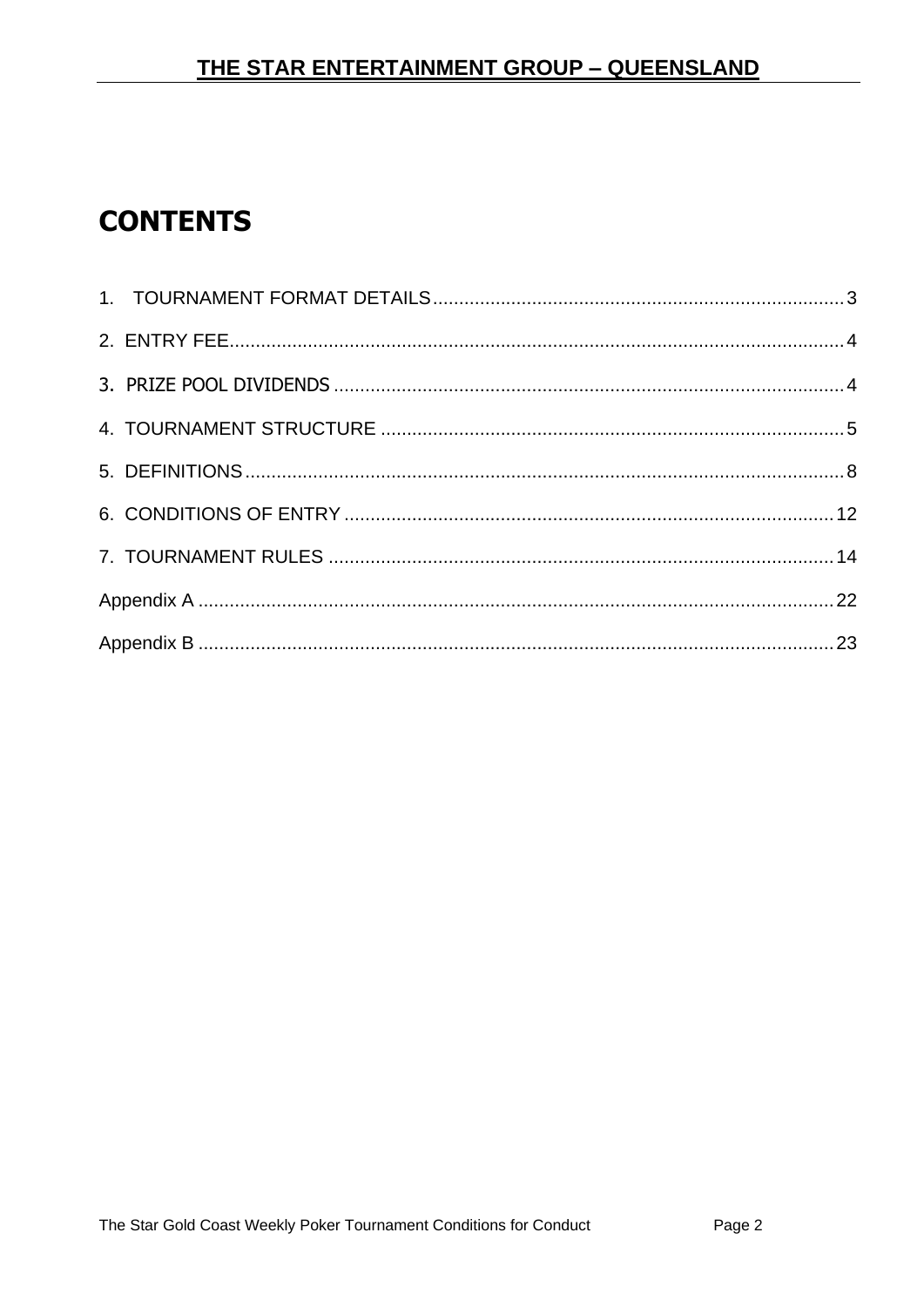# <span id="page-2-0"></span>**1. TOURNAMENT FORMAT DETAILS**

| <b>Date</b>  | Time               | <b>Tournament</b>                | Buy-in                                        | <b>Late Entry</b> | Format            | <b>Starting Stack Levels</b> |                  |
|--------------|--------------------|----------------------------------|-----------------------------------------------|-------------------|-------------------|------------------------------|------------------|
| $6-Nov-21$   | 12.15pm            | Saturday \$250 BB Ante           | \$250 (\$220 entry + \$30 Administration fee) | Start of Level 7  | Multiple re-entry | 25,000                       | 20 min           |
| 9-Nov-21     | 6.15 <sub>pm</sub> | Two Bullet Tuesday               | \$200 (\$175 entry + \$25 Administration fee) | Start of Level 7  | 1 re-entry        | 20,000                       | 20 min           |
| 13-Nov-21    | 12.15pm            | Saturday \$250 BB Ante           | \$250 (\$220 entry + \$30 Administration fee) | Start of Level 7  | Multiple re-entry | 25,000                       | $20 \text{ min}$ |
| 16-Nov-21    | 6.15 <sub>pm</sub> | Two Bullet Tuesday               | \$200 (\$175 entry + \$25 Administration fee) | Start of Level 7  | 1 re-entry        | 20,000                       | 20 min           |
| 20-Nov-21    | 12.15pm            | Saturday \$250 BB Ante           | \$250 (\$220 entry + \$30 Administration fee) | Start of Level 7  | Multiple re-entry | 25,000                       | $20 \text{ min}$ |
| 23-Nov-21    | 6.15 <sub>pm</sub> | Two Bullet Tuesday               | \$200 (\$175 entry + \$25 Administration fee) | Start of Level 7  | 1 re-entry        | 20,000                       | 20 min           |
| $7-Dec-21$   | 6.15pm             | Two Bullet Tuesday               | \$200 (\$175 entry + \$25 Administration fee) | Start of Level 7  | 1 re-entry        | 20,000                       | $20 \text{ min}$ |
| 11-Dec-21    | 12.15pm            | Saturday \$250 BB Ante           | \$250 (\$220 entry + \$30 Administration fee) | Start of Level 7  | Multiple re-entry | 25,000                       | 20 min           |
| 14-Dec-21    | 6.15 <sub>pm</sub> | Two Bullet Tuesday               | \$200 (\$175 entry + \$25 Administration fee) | Start of Level 7  | 1 re-entry        | 20,000                       | $20 \text{ min}$ |
| 18-Dec-21    | 12.15pm            | Saturday \$250 BB Ante           | \$250 (\$220 entry + \$30 Administration fee) | Start of Level 7  | Multiple re-entry | 25,000                       | 20 min           |
| 21-Dec-21    | 6.15pm             | <b>Two Bullet Tuesday</b>        | \$200 (\$175 entry + \$25 Administration fee) | Start of Level 7  | 1 re-entry        | 20,000                       | $20 \text{ min}$ |
| $4$ -Jan-22  | 6.15 <sub>pm</sub> | Two Bullet Tuesday               | \$200 (\$175 entry + \$25 Administration fee) | Start of Level 7  | 1 re-entry        | 20,000                       | 20 min           |
| $8$ -Jan-22  | 12.15pm            | Saturday \$250 BB Ante           | \$250 (\$220 entry + \$30 Administration fee) | Start of Level 7  | Multiple re-entry | 25,000                       | 20 min           |
| $11$ -Jan-22 | 6.15pm             | Two Bullet Tuesday               | \$200 (\$175 entry + \$25 Administration fee) | Start of Level 7  | 1 re-entry        | 20,000                       | 20 min           |
| $15$ -Jan-22 | 12.15pm            | Saturday \$250 BB Ante           | \$250 (\$220 entry + \$30 Administration fee) | Start of Level 7  | Multiple re-entry | 25,000                       | $20 \text{ min}$ |
| 18-Jan-22    | 6.15 <sub>pm</sub> | Two Bullet Tuesday               | \$200 (\$175 entry + \$25 Administration fee) | Start of Level 7  | 1 re-entry        | 20,000                       | 20 min           |
| 22-Jan-22    | 12.15pm            | Saturday \$250 BB Ante           | \$250 (\$220 entry + \$30 Administration fee) | Start of Level 7  | Multiple re-entry | 25,000                       | 20 min           |
| 25-Jan-22    | 6.15 <sub>pm</sub> | Two Bullet Tuesday               | \$200 (\$175 entry + \$25 Administration fee) | Start of Level 7  | 1 re-entry        | 20,000                       | 20 min           |
| 29-Jan-22    | 12.15pm            | Saturday \$550 Monthly Deepstack | \$550 (\$500 entry + \$50 Administration fee) | Start of Level 7  | Multiple re-entry | 30,000                       | 30 min           |

#### **Duration:**

Until a winner/winners is determined.

#### **Betting Format:**

No Limit Texas Hold'em

#### **Tournament Format:**

The maximum number of entrants for tournaments will be determined by the number of tables available for each event up to a maximum of 200 players with a minimum of 2 entrants required to commence each tournament or satellite. Players are permitted to enter prior to the completion of the late registration period.

The number of tables used will be determined by the number of entries received by the start of the tournament, with the number of players being adjusted to evenly distribute players between tables.

Once all available seats have been allocated on these tables, every player who enters the tournament prior to the completion of the registration period, will be considered an alternate.

A Player who is considered an alternate will be seated with a full starting stack when their seat becomes available. Alternate players will be seated before re-entry players.

The casino operator may cancel the tournament without liability. In the event of cancellation all entry fees will be refunded.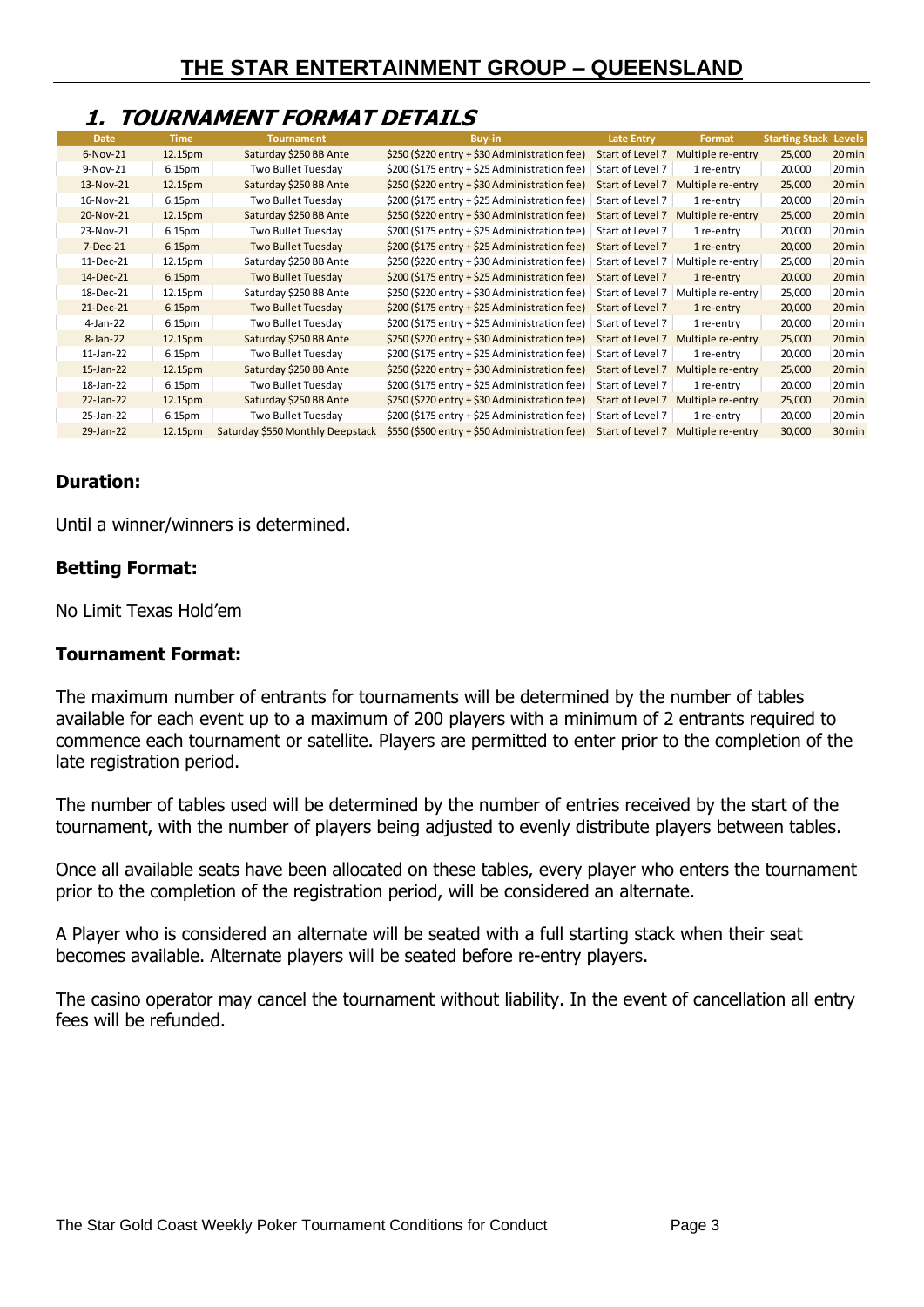# <span id="page-3-0"></span>**2. ENTRY FEE**

Casino Management for promotional purposes, reserve the right to pay the Entry Fee and Administration Fee for a player into any tournament or satellite.

All Entry Fees are used exclusively as prizes.

# <span id="page-3-1"></span>**3. PRIZE POOL DIVIDENDS**

#### **Tournaments**

The total value of the Prize Pool will be the Entry Fee multiplied by the number of players, with the cash component of the Prize Pool broken down and paid in accordance with the Cash Payout scale attached. (Appendix B.)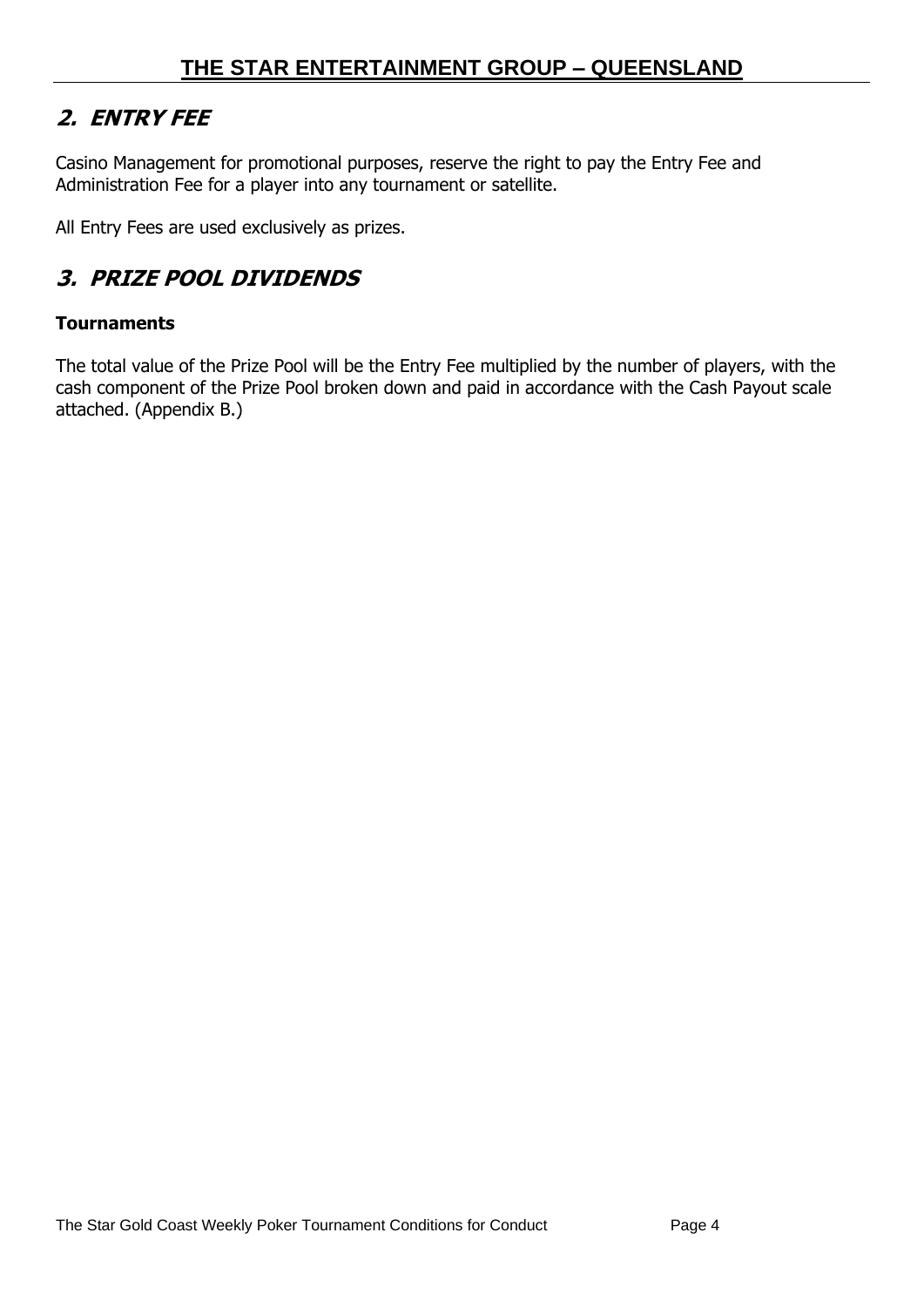# <span id="page-4-0"></span>**4. TOURNAMENT STRUCTURE**

#### **TWO BULLET TUESDAY**

**Buy-in:** \$200 (\$175 Prize Pool + \$25 Registration Fee) Registration and one (1) re-entry until start of Level 7 **Starting Stack:** 20,000 in tournament chips **Prize Pool:** Cash Prizes **Blind levels:** 20 minutes (with a break after every 6 levels)

| <b>LEVEL</b>       | <b>SMALL BLIND</b> | <b>BIG BLIND</b> | <b>BB ANTE</b> |
|--------------------|--------------------|------------------|----------------|
| LEVEL 1            | 100                | 100              | 100            |
| LEVEL 2            | 100                | 200              | 200            |
| LEVEL 3            | 200                | 300              | 300            |
| LEVEL 4            | 200                | 400              | 400            |
| LEVEL 5            | 300                | 500              | 500            |
| LEVEL 6            | 300                | 600              | 600            |
| LEVEL <sub>7</sub> | 400                | 800              | 800            |
| LEVEL 8            | 500                | 1,000            | 1,000          |
| LEVEL 9            | 600                | 1,200            | 1,200          |
| LEVEL 10           | 800                | 1,600            | 1,600          |
| LEVEL 11           | 1,000              | 2,000            | 2,000          |
| LEVEL 12           | 1,500              | 3,000            | 3,000          |
| LEVEL 13           | 2,000              | 4,000            | 4,000          |
| LEVEL 14           | 3,000              | 6,000            | 6,000          |
| LEVEL 15           | 4,000              | 8,000            | 8,000          |
| LEVEL 16           | 5,000              | 10,000           | 10,000         |
| LEVEL 17           | 6,000              | 12,000           | 12,000         |
| LEVEL 18           | 10,000             | 15,000           | 15,000         |
| LEVEL 19           | 10,000             | 20,000           | 20,000         |
| LEVEL 20           | 15,000             | 25,000           | 25,000         |
| LEVEL 21           | 15,000             | 30,000           | 30,000         |
| LEVEL 22           | 20,000             | 40,000           | 40,000         |
| LEVEL 23           | 25,000             | 50,000           | 50,000         |
| LEVEL 24           | 30,000             | 60,000           | 60,000         |
| LEVEL 25           | 40,000             | 80,000           | 80,000         |
| LEVEL 26           | 50,000             | 100,000          | 100,000        |
| LEVEL 27           | 75,000             | 125,000          | 125,000        |
| LEVEL 28           | 75,000             | 150,000          | 150,000        |
| LEVEL 29           | 100,000            | 200,000          | 200,000        |
| LEVEL 30           | 125,000            | 250,000          | 250,000        |
| LEVEL 31           | 150,000            | 300,000          | 300,000        |
| LEVEL 32           | 200,000            | 400,000          | 400,000        |

**ANTE FORMAT**: Big Blind Ante will be posted by the player in the big blind, in the amount equivalent to the big blind. Ante is posted before the big blind and players are eligible to collect the entire ante, even when out of the big blind. Ante is maintained until the completion of the tournament.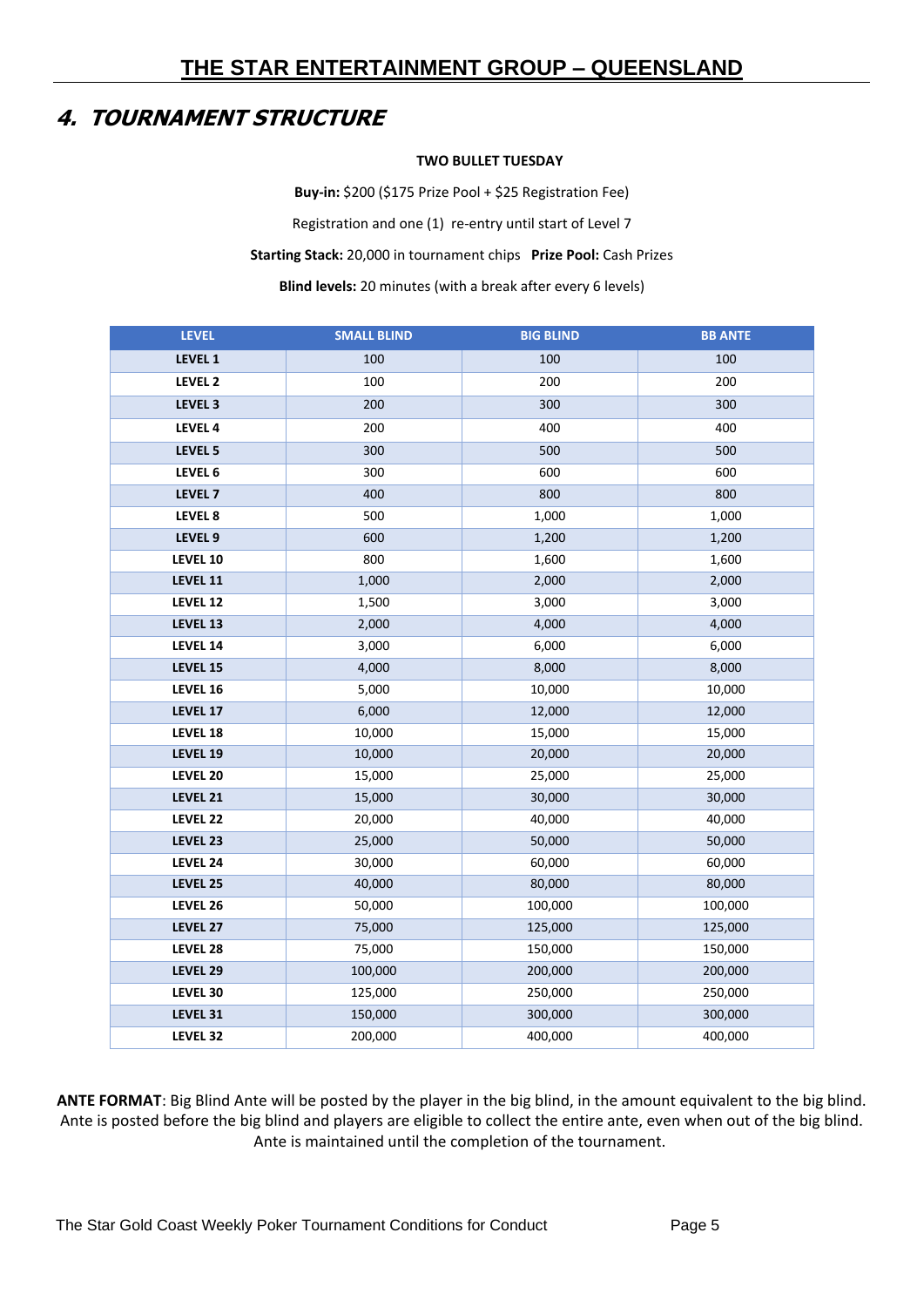#### **SATURDAY \$250 BIG BLIND ANTE**

**Buy-in:** \$250 (\$220 Prize Pool + \$30 administration fee) Registration and Multiple Re-Entries until start of level 7 **Starting Stack:** 25,000 in tournament chips **Prize Pool:** Cash Prizes **Blind Levels:** 20 Minutes (with a break after every 6 levels)

| <b>LEVEL</b>       | <b>SMALL BLIND</b> | <b>BIG BLIND</b> | <b>BB ANTE</b> |
|--------------------|--------------------|------------------|----------------|
| LEVEL 1            | 100                | 100              |                |
| LEVEL <sub>2</sub> | 100                | 100              | 100            |
| LEVEL 3            | 100                | 200              | 200            |
| LEVEL 4            | 200                | 400              | 400            |
| LEVEL 5            | 300                | 500              | 500            |
| LEVEL 6            | 300                | 600              | 600            |
| LEVEL <sub>7</sub> | 400                | 800              | 800            |
| LEVEL 8            | 500                | 1,000            | 1,000          |
| LEVEL 9            | 800                | 1,600            | 1,600          |
| LEVEL 10           | 1,000              | 2,000            | 2,000          |
| LEVEL 11           | 1,500              | 3,000            | 3,000          |
| LEVEL 12           | 2,000              | 4,000            | 4,000          |
| LEVEL 13           | 3,000              | 5,000            | 5,000          |
| LEVEL 14           | 3,000              | 6,000            | 6,000          |
| LEVEL 15           | 4,000              | 8,000            | 8,000          |
| LEVEL 16           | 5,000              | 10,000           | 10,000         |
| LEVEL 17           | 6,000              | 12,000           | 12,000         |
| LEVEL 18           | 10,000             | 15,000           | 15,000         |
| LEVEL 19           | 10,000             | 20,000           | 20,000         |
| LEVEL 20           | 15,000             | 25,000           | 25,000         |
| LEVEL 21           | 15,000             | 30,000           | 30,000         |
| LEVEL 22           | 20,000             | 40,000           | 40,000         |
| LEVEL 23           | 25,000             | 50,000           | 50,000         |
| LEVEL 24           | 30,000             | 60,000           | 60,000         |
| LEVEL 25           | 40,000             | 80,000           | 80,000         |
| LEVEL 26           | 50,000             | 100,000          | 100,000        |
| LEVEL 27           | 75,000             | 125,000          | 125,000        |
| LEVEL 28           | 75,000             | 150,000          | 150,000        |
| LEVEL 29           | 100,000            | 200,000          | 200,000        |
| LEVEL 30           | 125,000            | 250,000          | 250,000        |
| LEVEL 31           | 150,000            | 300,000          | 300,000        |
| LEVEL 32           | 200,000            | 400,000          | 400,000        |

**ANTE FORMAT**: Big Blind Ante will be posted by the player in the big blind, in the amount equivalent to the big blind. Ante is posted before the big blind and players are eligible to collect the entire ante, even when out of the big blind. Ante is maintained until the completion of the tournament.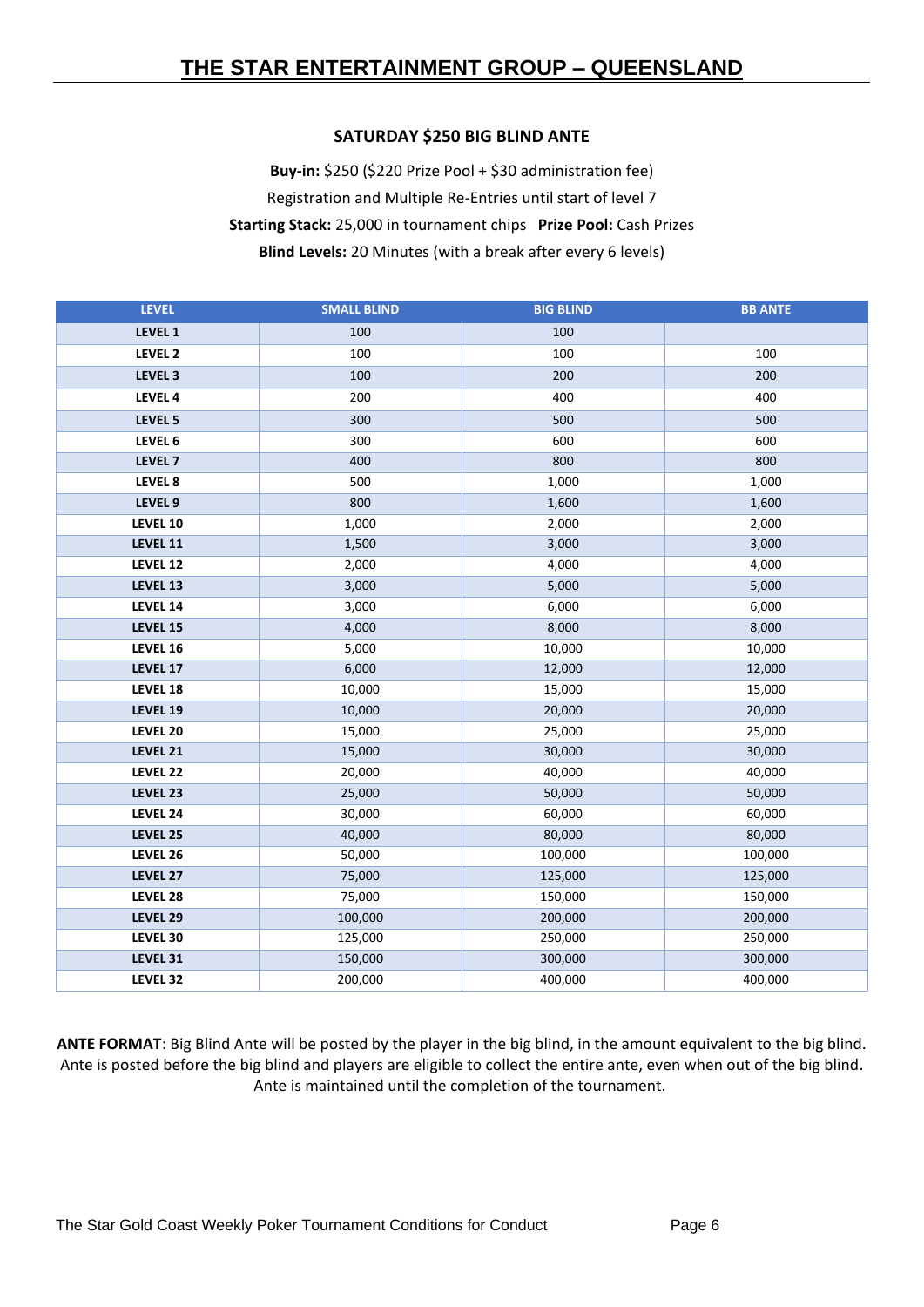#### **MONTHLY \$550 DEEPSTACK**

**Buy-in:** \$550 (\$500 Prize Pool + \$50 administration fee) Registration & Multiple Re-Entries until start of level 7 **Starting Stack:** 30,000 in tournament chips **Prize Pool:** Cash Prizes **Blind Levels:** 30 Minutes (with a break after every 4 levels)

| <b>LEVEL</b>       | <b>SMALL BLIND</b> | <b>BIG BLIND</b> | <b>BB ANTE</b> |
|--------------------|--------------------|------------------|----------------|
| LEVEL 1            | 100                | 100              | 100            |
| LEVEL 2            | 100                | 200              | 200            |
| LEVEL 3            | 200                | 400              | 400            |
| LEVEL 4            | 300                | 500              | 500            |
| LEVEL 5            | 300                | 600              | 600            |
| LEVEL 6            | 400                | 800              | 800            |
| LEVEL <sub>7</sub> | 500                | 1,000            | 1,000          |
| LEVEL 8            | 800                | 1,600            | 1,600          |
| LEVEL <sub>9</sub> | 1,000              | 2,000            | 2,000          |
| LEVEL 10           | 1,500              | 3,000            | 3,000          |
| LEVEL 11           | 2,000              | 4,000            | 4,000          |
| LEVEL 12           | 3,000              | 5,000            | 5,000          |
| LEVEL 13           | 3,000              | 6,000            | 6,000          |
| LEVEL 14           | 4,000              | 8,000            | 8,000          |
| LEVEL 15           | 5,000              | 10,000           | 10,000         |
| LEVEL 16           | 6,000              | 12,000           | 12,000         |
| LEVEL 17           | 10,000             | 15,000           | 15,000         |
| LEVEL 18           | 10,000             | 20,000           | 20,000         |
| LEVEL 19           | 15,000             | 25,000           | 25,000         |
| LEVEL 20           | 15,000             | 30,000           | 30,000         |
| LEVEL 21           | 20,000             | 40,000           | 40,000         |
| LEVEL 22           | 25,000             | 50,000           | 50,000         |
| LEVEL 23           | 30,000             | 60,000           | 60,000         |
| LEVEL 24           | 40,000             | 80,000           | 80,000         |
| LEVEL 25           | 50,000             | 100,000          | 100,000        |
| LEVEL 26           | 75,000             | 150,000          | 150,000        |
| LEVEL 27           | 100,000            | 200,000          | 200,000        |
| LEVEL 28           | 125,000            | 250,000          | 250,000        |
| LEVEL 29           | 150,000            | 300,000          | 300,000        |
| LEVEL 30           | 200,000            | 400,000          | 400,000        |

**ANTE FORMAT**: Big Blind Ante will be posted by the player in the big blind, in the amount equivalent to the big blind. Ante is posted before the big blind and players are eligible to collect the entire ante, even when out of the big blind. Ante is maintained until the completion of the tournament.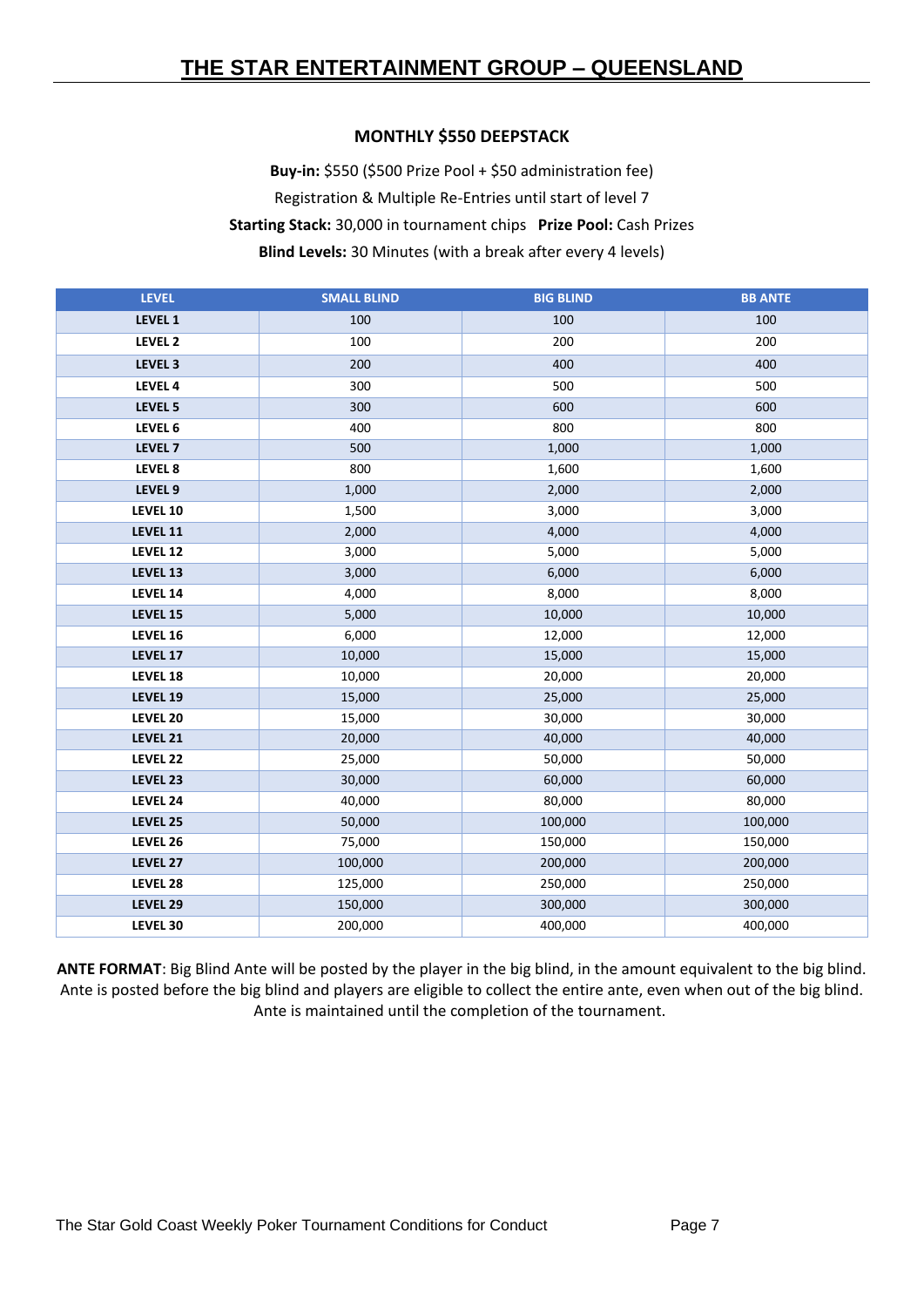# <span id="page-7-0"></span>**5. DEFINITIONS**

In these rules, unless contrary intention appears:

**Add On** means where a tournament format permits, a player may add to their table stake before being eliminated by purchasing more tournament chips at the end of a predetermined blind level and before the commencement of the next blind level.

#### **Administration Fee**

A fee charged by the casino operator in addition to the Entry Fee to cover the associated costs of conducting the tournament.

- **All-In** means a player who has invested all of their remaining chips in the outcome of a hand. Their bet cannot exceed the structured limit and/or raise, if a raise is an option. An all-in player can only win that portion of the pot or pots to which they have contributed.
- **Alternates** means a player who is permitted to enter a tournament with a full starting stack of chips for a predetermined period where seats are available after the tournament starts or as players are eliminated and seats become available, or where an additional table is added subsequent to the tournament commencement.
- **Ante** means a predetermined contribution to the pot placed by all players prior to the first card being dealt in a round of play.
- **Balancing** means the method by which players may be moved between across the tournament tables in use.

#### **Big Blind Ante**

means that instead of each player posting an ante, the player in the Big Blind position will post a specified amount to cover all the ante bets.

#### **Bonus Round**

means a round of play in which there is an additional amount of Tournament chips contributed to the pot by the casino operator and/or an additional prize is awarded to the winner.

- **Bounty** means a bounty button that will be won by a player that eliminates another player from the tournament.
- **Breaking** means the method by which the number of tournament tables may be reduced as players are eliminated from the tournament.
- **Bubble** means the finishing position immediately before those positions for which players will receive prize money.
- **Buy-In** means the amount paid by the tournament player(s) to comprise a prize pool or prize pools.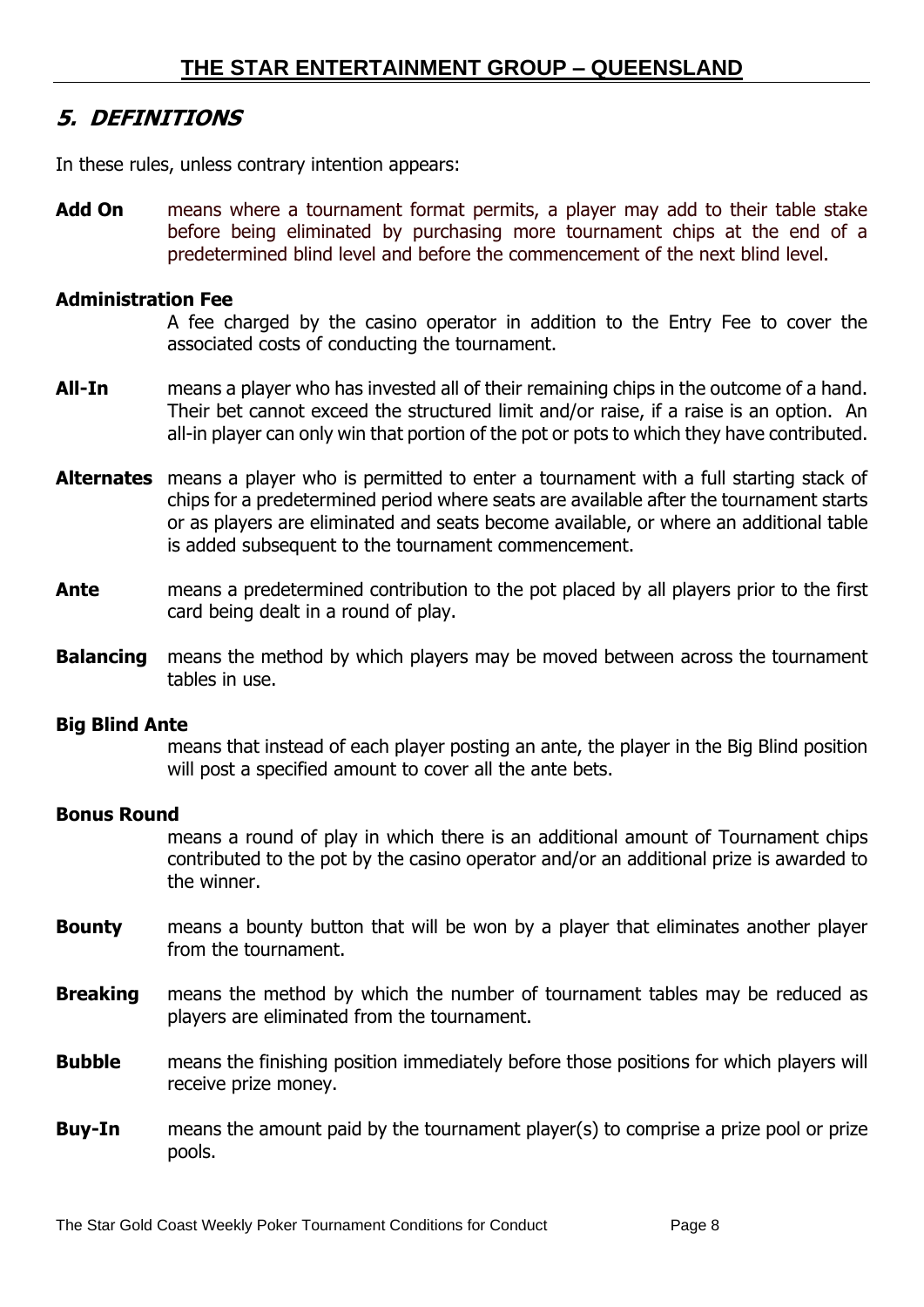**Chip race** means the method by which lower denomination chips are coloured up to higher denomination chips and dispersed to players when they are no longer required in the tournament.

#### **Eliminated Player**

means a player that is unable to continue in the tournament after going All-In and losing their remaining table stake.

#### **Elimination Round**

means a round of play on completion of which the player with the lowest table stake may be eliminated from the tournament.

- **Entry Fee** means the amount paid by the tournament player(s) to enter the tournament. Casino Management for promotional purposes, reserve the right to pay the Entry Fee and Administration Fee for a player into any tournament. All Entry Fees are used exclusively as prizes.
- **Forfeit** where a player forfeits their remaining chips. A player who forfeits their chips may be entitled to re-buy/re-enter when permitted.
- **Heads Up** means a game of poker where two players in a tournament play exclusively against each other.
- **Match means a sequence of hands in a Heads-Up tournament.** The players commence each match with an equal number of chips and the winner of the match is determined when one player holds all the chips.

#### **Multi-Flight Tournaments**

are phased tournaments with multiple entry days. Each starting phase will be played up to the same point and all remaining players will qualify to the final phase with players from the additional phases of the tournament.

**Penalties** means action taken against a tournament player for abuse, disruptive behaviour or contravention of the rules of play.

#### **Place-Getter**

means a tournament entrant who is either the overall Tournament winner, or who finishes in a position which will guarantee a stake in the tournament prize pool or advancement to a further session of play.

- **Re-buy** means where a tournament format permits, a player may, for a predetermined period of time, purchase one or more additional banks of tournament chips to add to their table stake.
- **Re-Entry** means where a tournament format permits, a player may, for a predetermined period of time, re-enter the tournament after being eliminated.

#### **Satellite Tournament**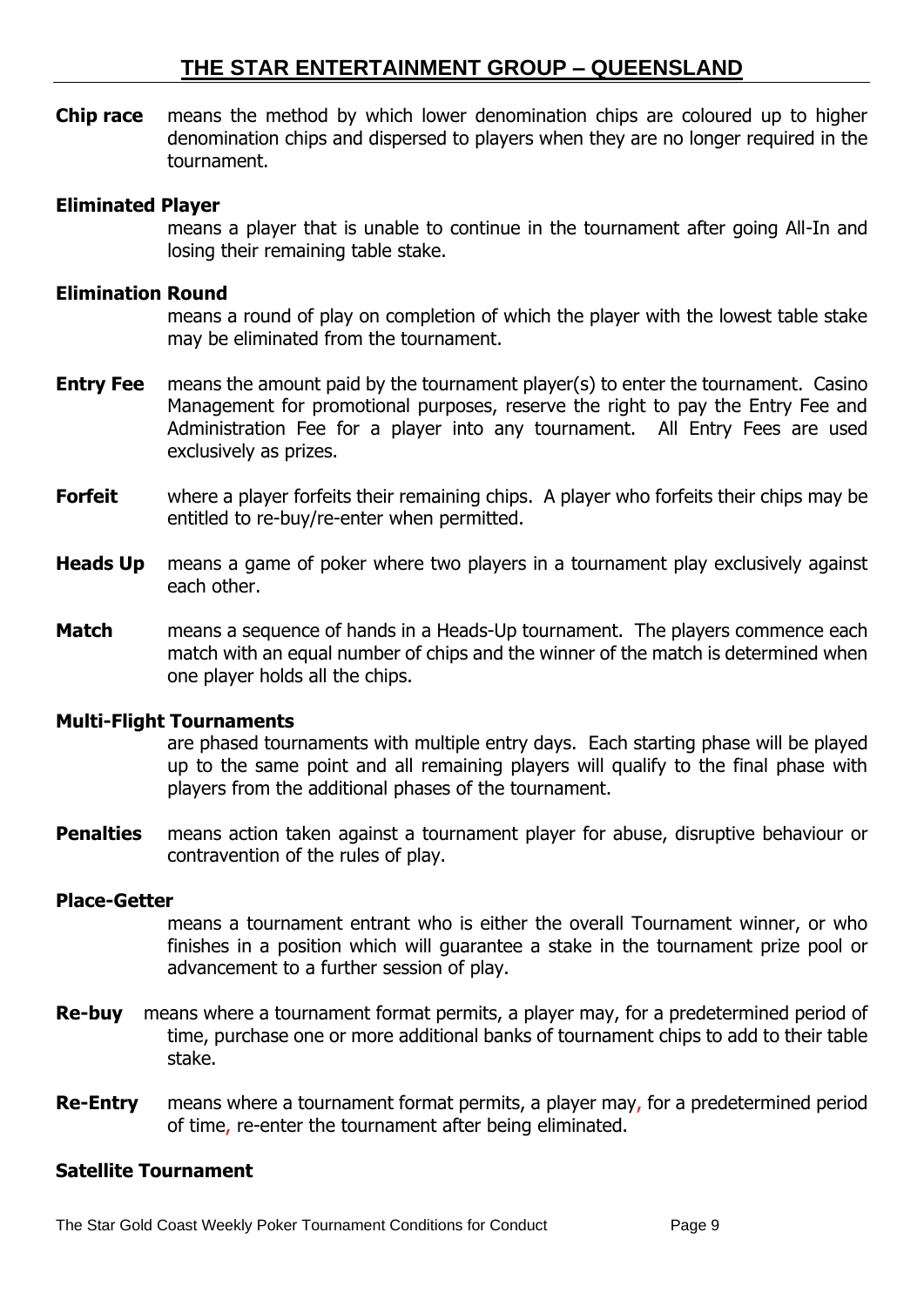means a lower buy-in tournament where winning players receive entry into a higher buy-in tournament.

**Session** means a period of play until a designated number of players remain in the tournament or, a set time period or the play of a designated number of rounds of play, at the completion of which:

(a)the winner and/or place-getters advance to a further session, or;

(b)the winner or place-getters are determined

#### **Short Deck Poker**

means a game of Texas Hold'em that is played with a stripped-down deck of 36 cards. The deck of cards used to play Short Deck Poker contain 6, 7, 8, 9, 10, Jack, Queen, King and Ace of each of the four suits.

#### **Substantial Action:**

 where two or more players have acted on their hands, including check, bet, call, raise and fold.

#### **Tournament Chips**

means non-value chips issued to tournament players for the purpose of wagering during tournament play.

#### **Tournament Director**

means a licensed person(s), designated by the casino operator, who shall be present while the tournament is in progress and shall be responsible for the overall conduct of the tournament.

#### **Tournament Float**

means the float used on Tournament Poker Tables and shall be comprised of tournament chips which have no monetary value.

#### **Tournament Poker**

means a poker competition limited to those players whose entries have been accepted by the casino.

#### **Tournament Poker Table**

means a table allocated by the casino to be used during the poker tournament.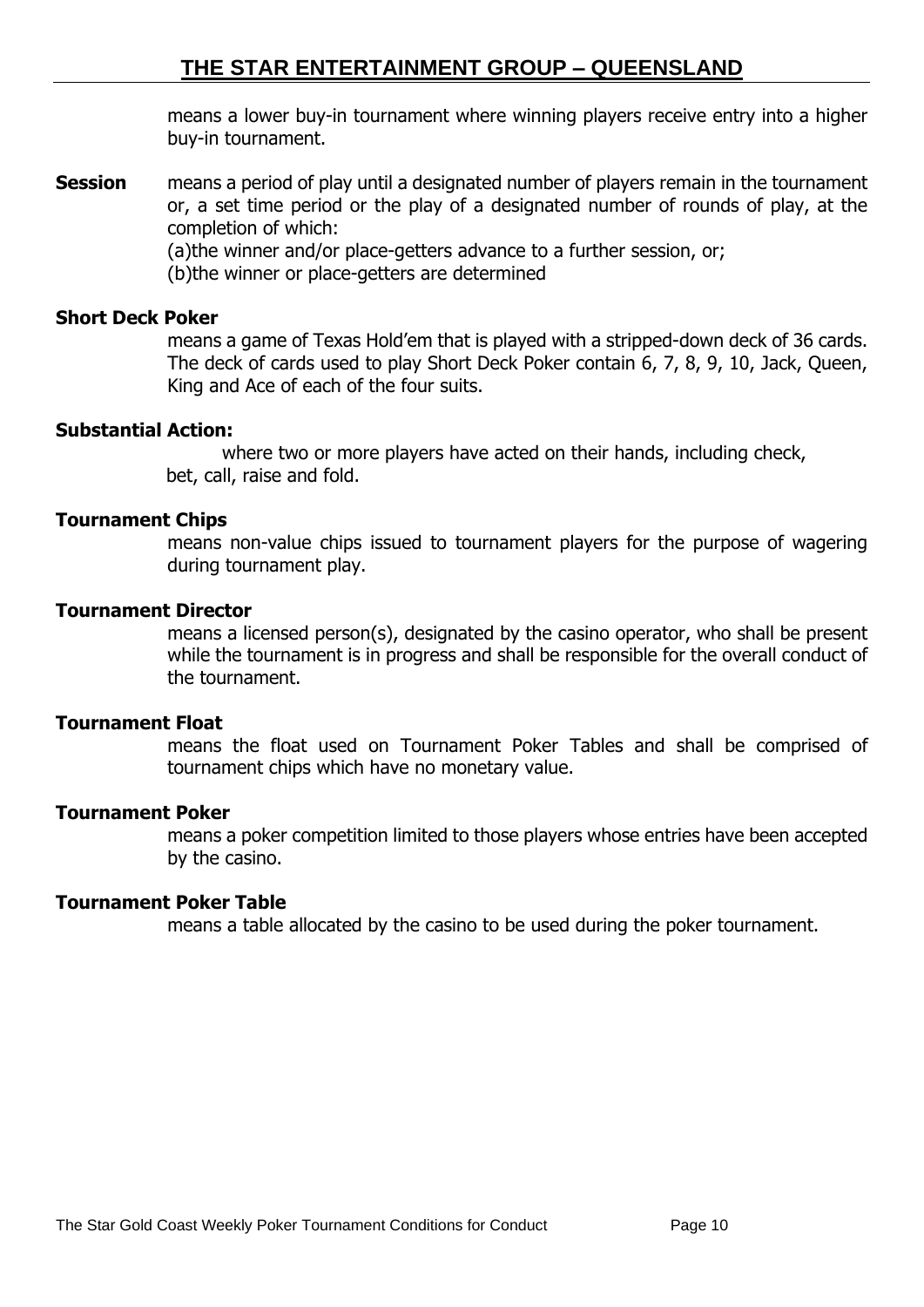### **Tournament Result Log**

means the log which contains the record of each place-getter's results and shall be maintained in the GES Poker Management System under the control of the Tournament Director. The log will include:

- 1. Tournament name & date
- 2. Player's name
- 3. Player's result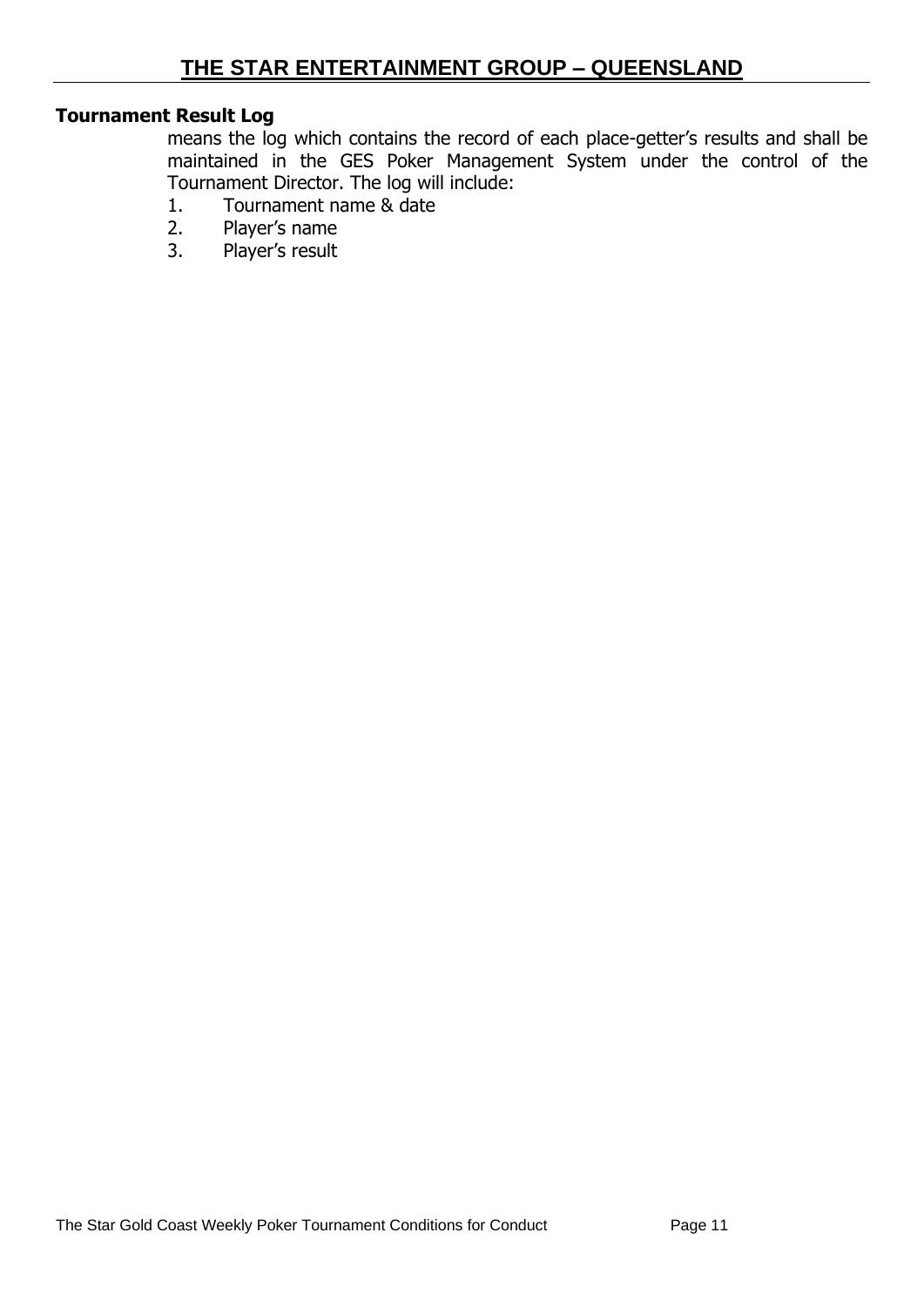# <span id="page-11-0"></span>**6. CONDITIONS OF ENTRY**

- 6.1 All applications for entry must be made in one of the following ways:
	- at the Poker desk using the GES Poker Management System
	- online registration via the Star Poker website
	- Tournament Entry Form(when GES not available)
- 6.2 Entrants must be members of the Casino Loyalty Program, however, the Tournament Director may, at their discretion, permit entry to the tournament for non-Members.
- 6.3 The applicable Entry Fee and Administration Fee must be submitted at the time of entry and prior to the player commencing the tournament. Entries may be accepted after this time at the discretion of the Tournament Director.
- 6.4 Entries for a particular tournament may be transferred to another player provided that player has not already entered that tournament.
- 6.5 At the discretion of the Tournament Director and subject to additional chip banks being available, for a predetermined period after the tournament commences, some tournaments may allow entrants to re-enter after they have been eliminated. The conditions for re-entry will be announced prior to the commencement of the tournament.
- 6.6 The number of entrants in a tournament may also include 'alternates'.
- 6.7 The Tournament Director reserves the right to refuse any application for entry to the tournament.
- 6.8 All entrants must abide by the tournament rules. Failure to do so may result in disqualification from the tournament.
- 6.9 Entrants disqualified from the tournament are not entitled to a refund of the Entry Fee and Administration fee and that entrant's tournament chips will be taken out of play.
- 6.10 Entrants will only be entitled to a refund of the Entry Fee and Administration Fee if the entrant cancels their entry not less than twenty-four (24) hours prior to the beginning of the tournament, or in the event that the tournament does not proceed.
- 6.11 All entrants shall agree to such playing times as designated by the Tournament Director.
- 6.12 Entries will be limited to numbers specified by the Tournament Director.
- 6.13 This tournament is open to persons eighteen (18) years of age and over and who are not the subject of a Withdrawal of Licence, or an exclusion direction or self-exclusion order pursuant to the Casino Control Act 1982 (QLD).
- 6.14 In the event of any dispute, the decision of the Tournament Director is final.
- 6.15 A copy of the rules of Tournament Poker are available for perusal at the Poker desk.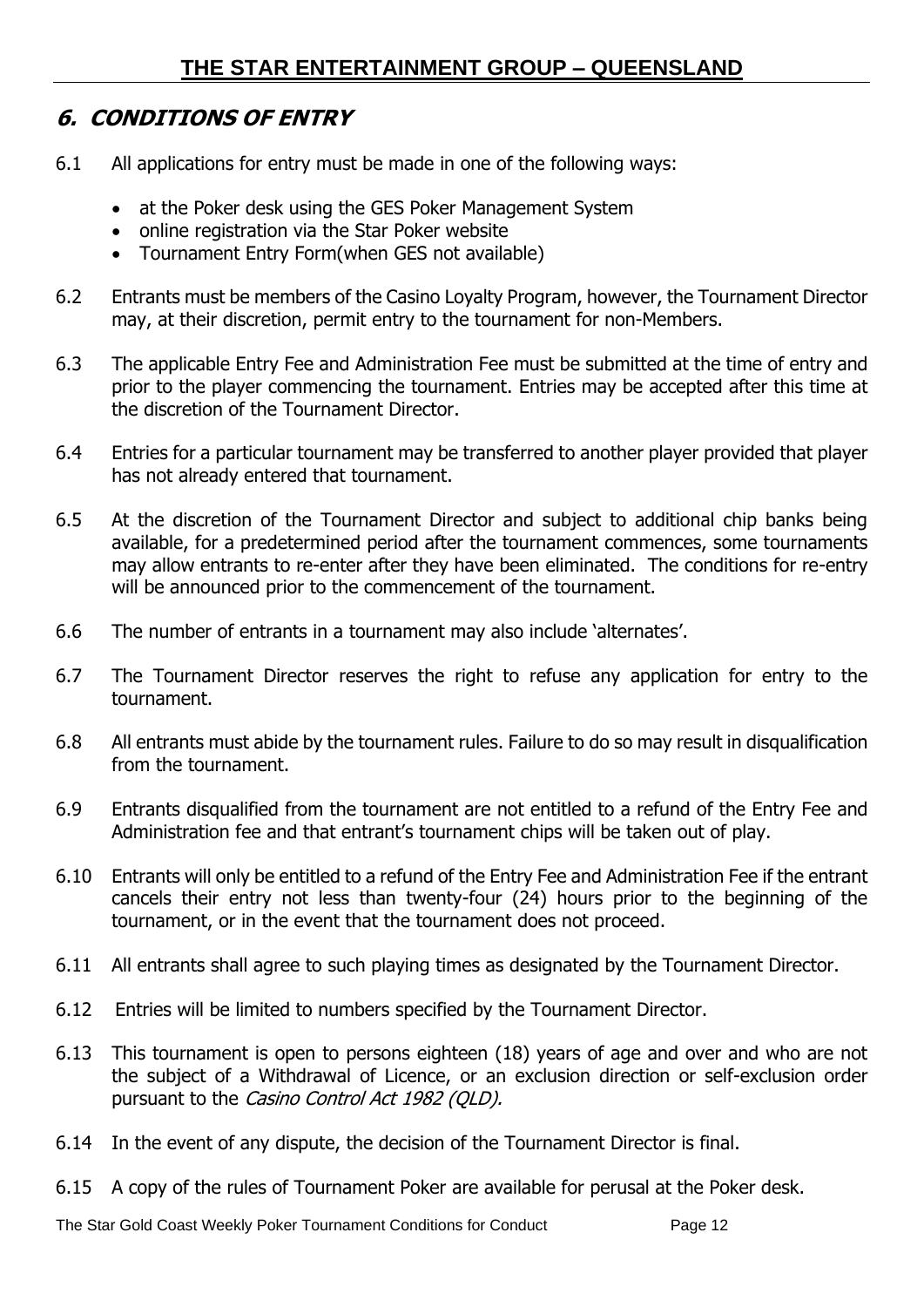6.16 The Star Entertainment QLD Limited reserves the right to use selected entrant's names, suburbs, photographs, images and likeness for the purpose of promoting and advertising the casinos.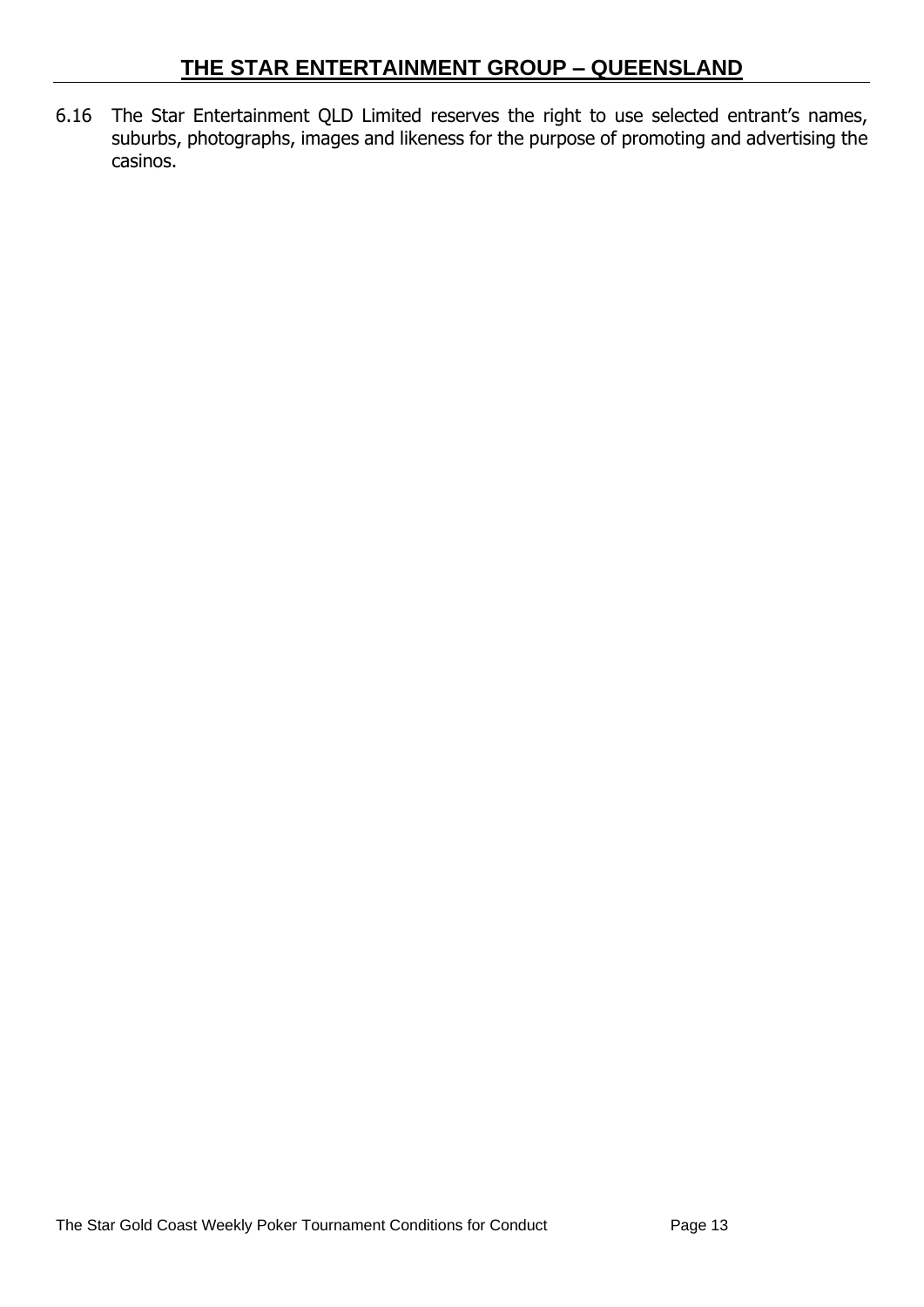# <span id="page-13-0"></span>**7. TOURNAMENT RULES**

- 7.1 The rules of the game of Texas Hold'em Poker as set out in the Casino Gaming Rule 2010 (Qld) shall apply to Tournament Poker except where the rules of the game have been specifically altered to apply to the rules of the game of Tournament Poker and subject to Part 5 – Casino tournaments, (28), (29) of the Casino Control Regulation 1999 (Qld).
- 7.2 The rules of the game of Texas Hold'em Poker shall be altered to the rules of the game of Tournament Poker as listed below:
	- Schedule 11 s. 16(1) altered to Tournament Poker Rule 7.6, 7.7, 7.8, 7.23, 7.24 and 7.25
	- Schedule 11 s. 30(1)(2)(3)(4)(5) altered to Tournament Poker Rule 7.36
	- Schedule 11 s.  $31(1)(2)(3)(4)(5)(6)$  altered to Tournament Poker Rule 7.22
	- Schedule 11 s. 36 altered to Tournament Poker Rule 7.42
	- Schedule 11 s.  $37(1)(2)(3)(4)(5)(6)(7)$  altered to Tournament Poker Rule 7.41
	- Where short deck tournament poker is offered: Schedule 11 s.  $8(1)(2)(3)(4)(5)(6)(7)$  and Schedule 11 s. 13 altered to Tournament Poker Rule 7.46
- 7.3 Satellite tournaments will be conducted in accordance with these terms and conditions and the approved tournament Rule. Prize details will be available to all entrants prior to the commencement of the satellite tournament.
- 7.4 A tournament prize pool will consist of all buy-ins together with any re-buys, add-ons or reentries. The total value of the Prize Pool will be the Entry Fee multiplied by the number of players, with the cash component of the Prize Pool broken down and paid in accordance with the schedule in Appendix B.
- 7.5 The Casino Operator may, at its discretion, add value to the prize pool in the form of cash, approved gaming vouchers, or goods or services
- 7.6 Prior to the beginning of play, all players will be designated a specific table number and seating position at which to play. This shall be determined by ballot.
- 7.7 Seating assignments may be altered to ensure that entrants who are known by the Tournament Director to be connected by family or association play at different tables or are separated on the final table.
- 7.8 The number of entrants allocated to a table shall be determined by the Tournament Director and is dependent upon the number of participants in the tournament.
- 7.9 All players must provide their name for recording purposes to the table Supervisor upon request.
- 7.10 All players will be allocated a table stake of non-value Tournament Chips at the commencement of play.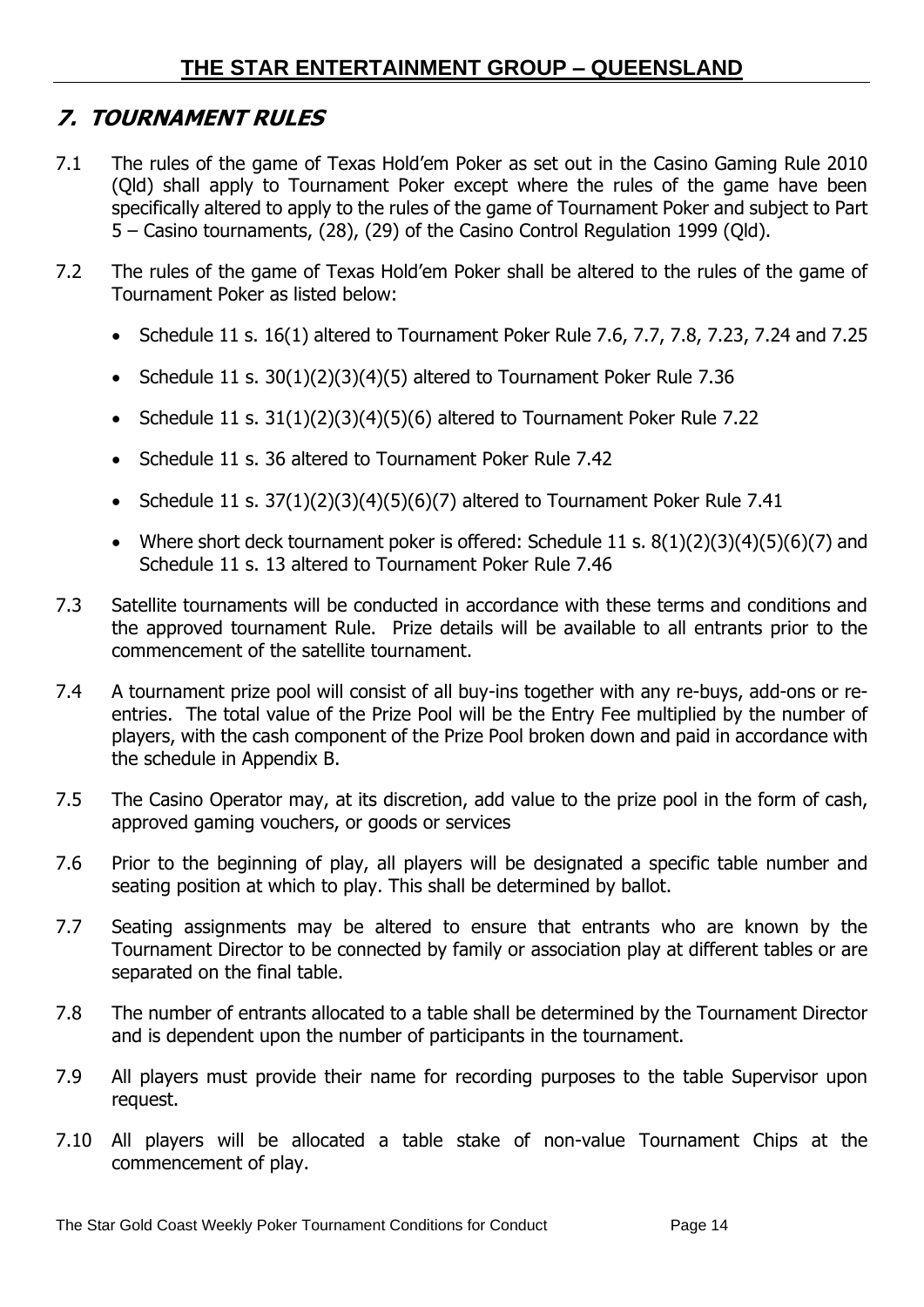- 7.11 If a player is eliminated from the tournament prior to the end of a session of play, he or she shall be required to return any remaining tournament chips being held to the dealer, prior to leaving the table.
- 7.12 At the conclusion of the tournament heat or final, the players shall return all tournament chips which shall be counted by the staff to determine that their number and value is equal to the number and value of tournament chips issued to be used for that tournament heat or final.
- 7.13 At the end of a re-entry/re-buy period or at the completion of play during a multi-flight tournament, should a player have equal to or less than their Starting Stack they will be given the option of forfeiting these chips and therefore being able to buy back into the Tournament. If the player chooses this option, their chips will be removed from play immediately. If the player chooses not to use this option, they will continue play with those chips remaining. In the event of a multi-flight tournament, their remaining chips will be bagged as per normal procedure for the player's return on Day 2 of the Tournament.
- 7.14 If a player is not present at the table at the start of the tournament, then that player shall have their table stake placed in their seat position. If a player has not taken their position by the completion of Level 4 of the Blind Structure, the Tournament Director may declare that the player is "Provisionally Eliminated" and the remainder of that player's stake will be removed from play. If the player arrives later in the day, a calculation is made to determine the number of blinds and antes that would have been taken from their stack and their stake returned to play.
- 7.15 If an active player is not present at the table at the start of a round of play, cards will be dealt to their betting position and if that player is required to place a blind bet and/or Ante Bet, appropriate blind bets and/or Ante Bets will be placed from their table stake.
- 7.16 If an active player is not present at the table to act on their hand the Tournament Director:

7.16.1 shall direct the dealer to deal the cards to the absent player's position as though they are present. Should the player still not be present at the completion of the initial deal the hand shall be folded, with the exception of the player in the last compulsory blind position who will have up until it is their turn to act; and/or

7.16.2 may declare the tournament player's position cancelled and the tournament player disqualified. Once disqualified a tournament player will not be entitled to a refund of the entry fee, except on the approval of the Tournament Supervisor and will not be entitled to retain the value of any tournament chips in their possession at the time of disqualification.

- 7.17 A player shall not lend or borrow Tournament Chips at any time.
- 7.18 Each player is required to display in clear view of other players and table supervisors, all Tournament Chips being held at any one time and those chips must be stacked in denomination. The dealer or supervisor may direct that a player's chips be arranged such that the total value of those chips may be determined. Concealing, pocketing or otherwise hiding chips during tournament play may result in immediate and irrevocable disqualification. No such Tournament player shall be entitled to a refund of entry fee, re-entry, buy-in, re-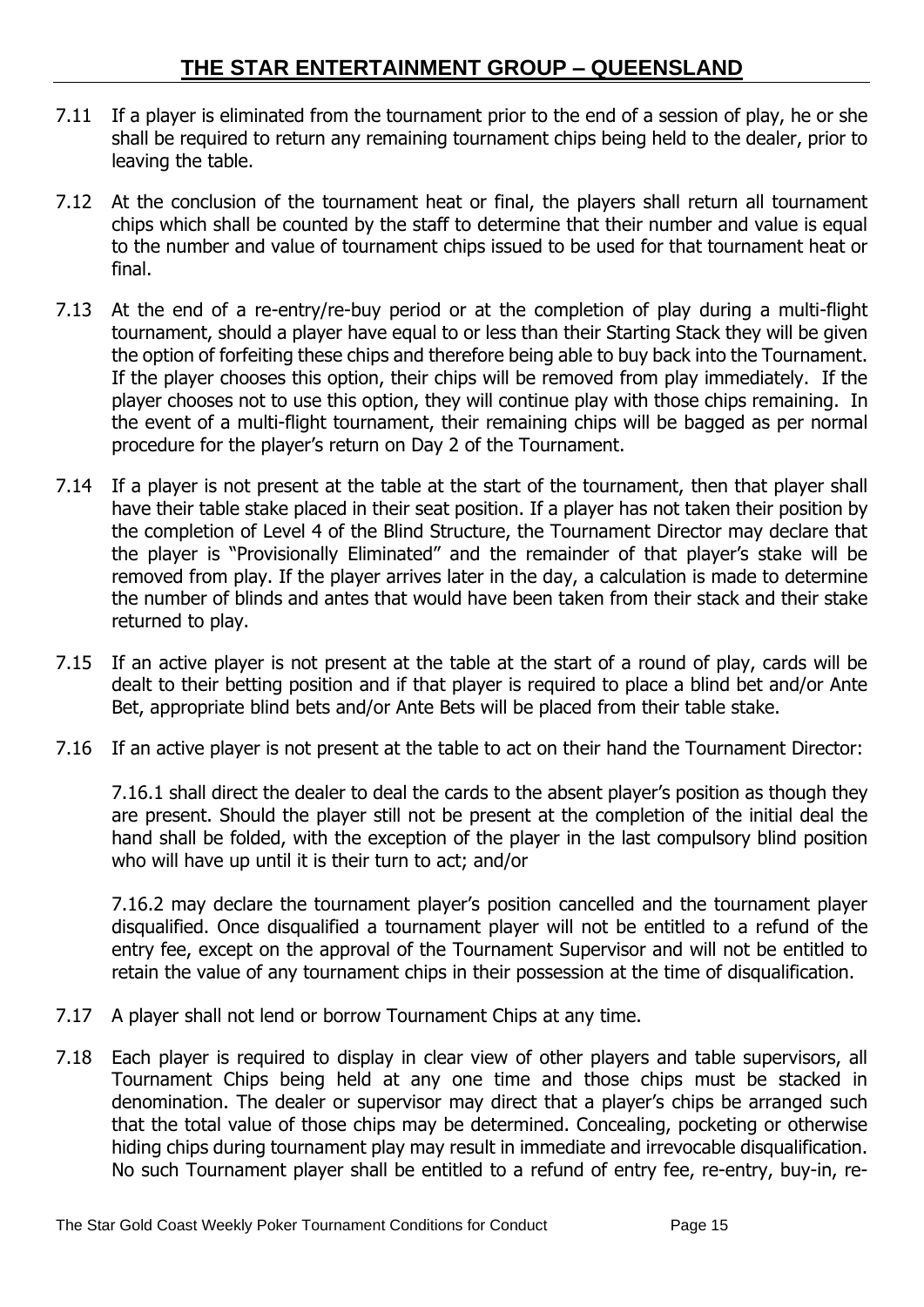buy or add-on and will not be entitled to retain the value of any tournament chips in their possession at the time of disqualification.

- 7.19 Where two or more all-in players who would have been eligible for place in the tournament, are eliminated in the same round of play, the placing/placings shall be equally shared among those players.
- 7.20 Play may go to hand for hand on all tables when multiple tables are in play and: (a) the bubble is approaching;
	- (b) the number of players left just exceeds the required number for the final table.
- 7.21 Blinds and antes are raised at scheduled intervals. At the end of a designated blind level, the new limits will apply on the next deal. (A deal begins with the cutting of the cards).
- 7.22 Eliminations, Re-buys and Add-ons:

Where an entrant has lost their entire table stake, they will be eliminated and must vacate the tournament table, unless there is provision in the tournament which allows re-buys or add-ons.

Where a tournament allows re-buys, all entrants in that particular tournament may, for a predetermined period of time during the tournament, purchase one or more additional banks of chips. Entrants may be charged an entry fee to re-buy. The amount of the entry fee, if any, the amount of the re-buy, the number of re-buys and the length of the re-buy period will be determined by the Tournament Director and announced prior to the commencement of the tournament.

If an entrant has exhausted their bank of chips and wishes to re-buy, they must re-buy prior to the commencement of the next round of play or it will be deemed that they have been eliminated from the tournament.

Where the tournament allows add-ons, all entrants in that particular tournament may purchase an additional bank of chips at the end of the re-buy period. Entrants may be charged an entry fee to add-on. The amount of the entry fee, if any, and the amount of the add-on will be determined by the Tournament Director and announced prior to the commencement of that tournament. The casino operator may determine to conduct an elimination round(s) at any time providing players are advised prior to the elimination round commencing and no cards have been dealt and no blinds and/or antes have been placed prior to the announcement of the elimination round.

- 7.23 The Tournament Director may determine the method of allocating tables and playing areas to tournament players, the order of wagering, the method of balancing and breaking tables, and any other conditions providing those conditions are consistent with the relevant rules of the game.
- 7.24 Where a player is re-seated, they will assume all rights and responsibilities of their new position. A player moving to a new table is eligible to be dealt a hand in any position and will post blinds when and as required except if they are seated in between the button and the small blind.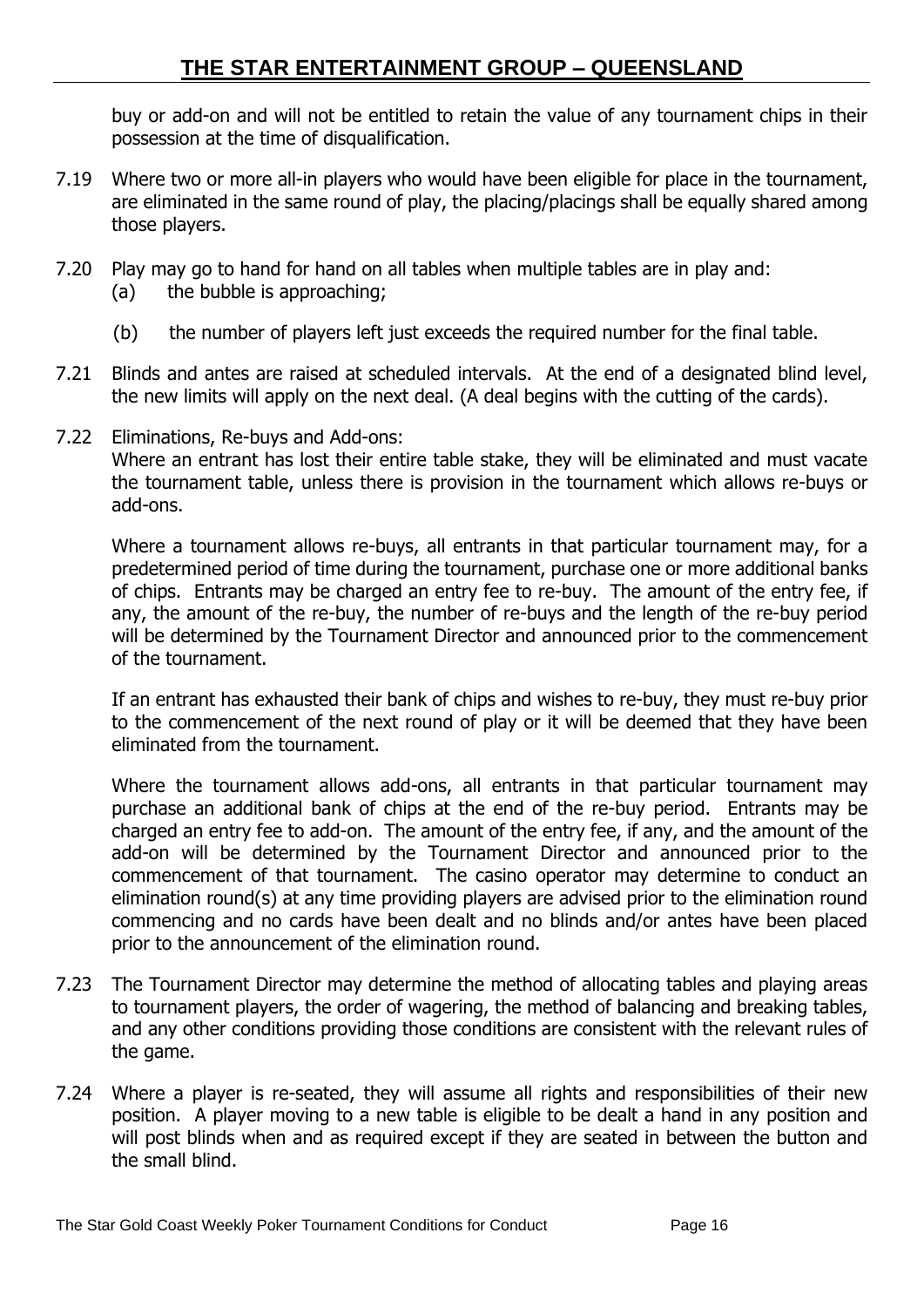- 7.25 Once the player make-up for the final table has been determined players will redraw for seating positions.
- 7.26 Entrants may request to 'put the clock' on another entrant. Subject to the request being reasonable the Tournament Director will call 'time' and the entrant in question will have one minute to act. If action has not been taken by the time the minute is over, the player's hand will be called dead. All wagers made by that player will remain in the pot.
- 7.27 The Tournament Director reserves the right to direct any player who is considered to be unduly delaying the game to expedite their play.
- 7.28 The Tournament Director may also call 'time' on a player if deemed necessary.
- 7.29 If a player lacks sufficient chips for a blind, the player is still entitled to go all-in with their remaining table stake.
- 7.30 All cards will be turned face-up without delay once a player is all-in and all betting action by all other players in the hand is complete.
- 7.31 During Hand for Hand, where there has been an All-In and a call and there is no further action for that hand, those cards will remain face down until action is completed on the remaining tables
- 7.32 Verbal affirmations as to the content of a player's hand are not binding.
- 7.33 An oversized chip wagered without the player calling raise will be deemed to be a call.
- 7.34 A player who bets unannounced with two chips of the same denomination totalling more than the amount to call and less than the minimum amount to raise (and one chip value is less than the previous bet), will be considered a call.
- 7.35 Where only two players remain in the game, all rules pertaining to the order of wagering and order of play shall be amended to the extent that the designated player will be the first to place the blind and shall be the first to bet or fold in the first betting round.
- 7.36 The Casino Operator will not charge a participation fee nor charge commission on any round of play during the tournament.
- 7.37 Penalties may be imposed at the Tournament Director's discretion. Penalties available for use shall be verbal warnings, 10, 20, and 30 minutes away from the table and in extreme circumstances, disqualification. A player who is disqualified shall have their chips removed from play.
- 7.38 A player who exposes their hand during a round of play will not have their hand folded but may incur a Penalty.
- 7.39 Tournament players must not advise or seek advice from another tournament player or person not involved in the tournament during play.
- 7.40 From time to time, the Tournament Director will substitute player's chips of lower denominations with chips of higher denominations -" Chip Race". To the extent that a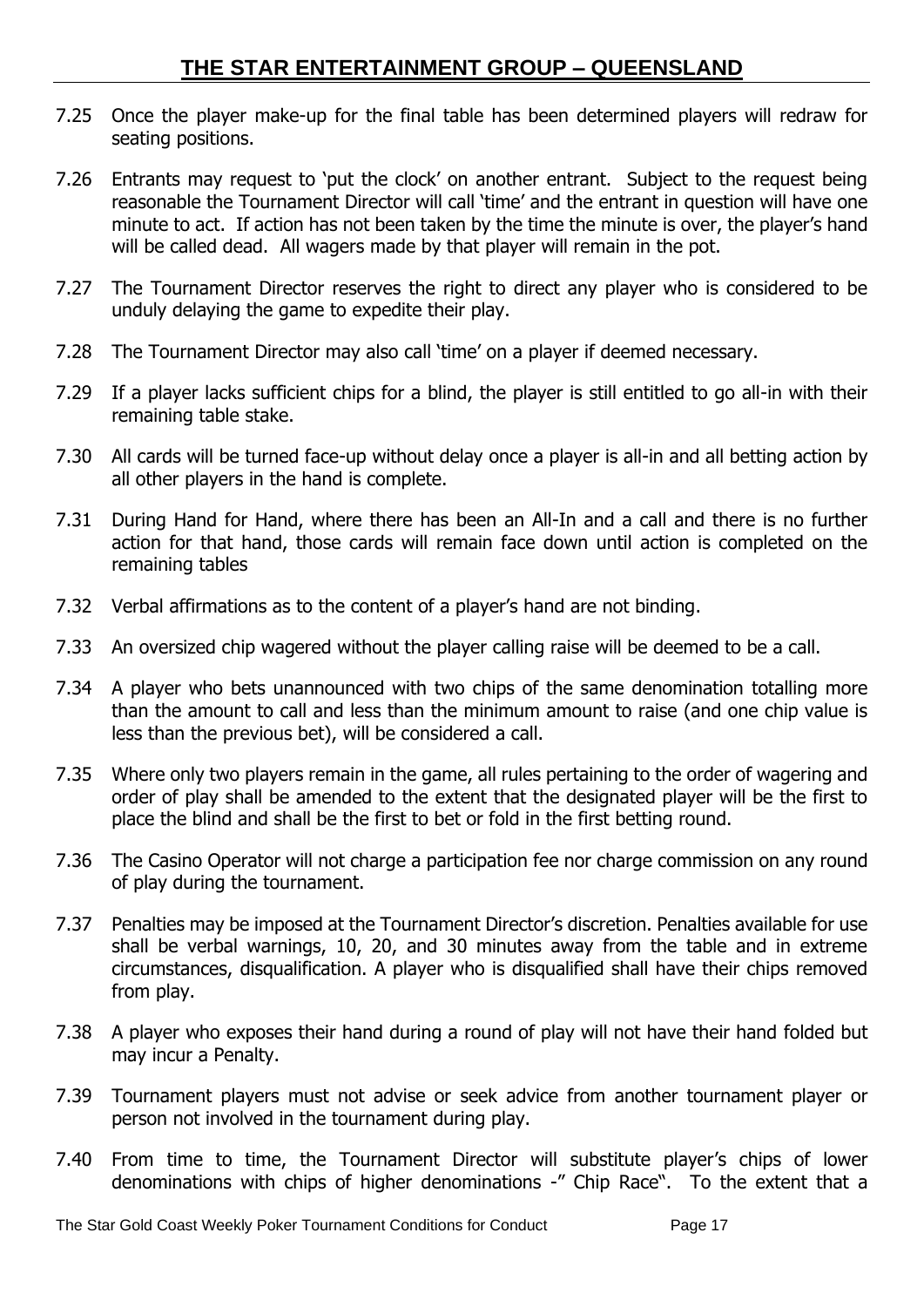player's lower denomination chips fail to evenly amount to the value of the new higher denomination chip (respectively, "Odd Chips", "New Chip"), the Chip Race will proceed as follows:

- (a) The total value of all Odd Chips on the table is tallied.
- (b) As many New Chips as together wholly equate to the value of the Odd Chip tally are set aside for play and as many of the Odd Chips as equate to the value of those New Chips are removed from play.
- (c) If the value of the remaining Odd Chips (if any) equates to less than 50% of the value of a single New Chip, those Odd Chips are removed from play and no further New Chips are set aside for play. If the value of the remaining Odd Chips equates to 50% or more of the value of a single New Chip, a single New Chip is set aside for play and those remaining Odd Chips are removed from play (E.g. Totals of \$450 and \$475 would all equal 5 x \$100 chips for the race).
- (d) A "Race-off" is conducted to award the New Chips to players who possessed Odd Chips. Starting at the first seating position to the left of the dealer, the dealer will deal cards to players face-up. Each player will be dealt a number of cards corresponding to the number of Odd Chips they possess.
- (e) The player with the highest card value receives a New Chip and in sequence each player with the next highest card value receives a New Chip until there are no further New Chips in the Race-off. If 2 players have the same value card and there is one chip left an additional card will be dealt to each of these players.
- (f) Each player may receive a maximum of one chip in any given Chip Race.
- (g) If, following a Race-off, a player has no chips of any denomination, that player will receive a single chip of the lowest denomination in play.
- 7.41 Should a player act out of turn in a round of betting;
	- (a) As soon as the dealer becomes aware that the player has acted out of turn, the dealer must give an opportunity to act to each player (a missed player) who should have had an opportunity to act in the round of betting before the out of turn player acted.
	- (b) When acting out of turn, the out of turn player may only call a missed player's wager or fold. If folding any out of turn bet shall be added to the pot.
	- (c) However, the out of turn player may fold, call, or call and raise if a missed player makes a bet that is more than the out of turn bet.
	- (d) If the out of turn player folds under subsection (b), the out of turn bet shall stand and remain in the pot.
	- (e) If the out of turn bet is more than the maximum wager for the round of betting, the difference between the out of turn bet and the maximum wager must be returned to the out of turn player.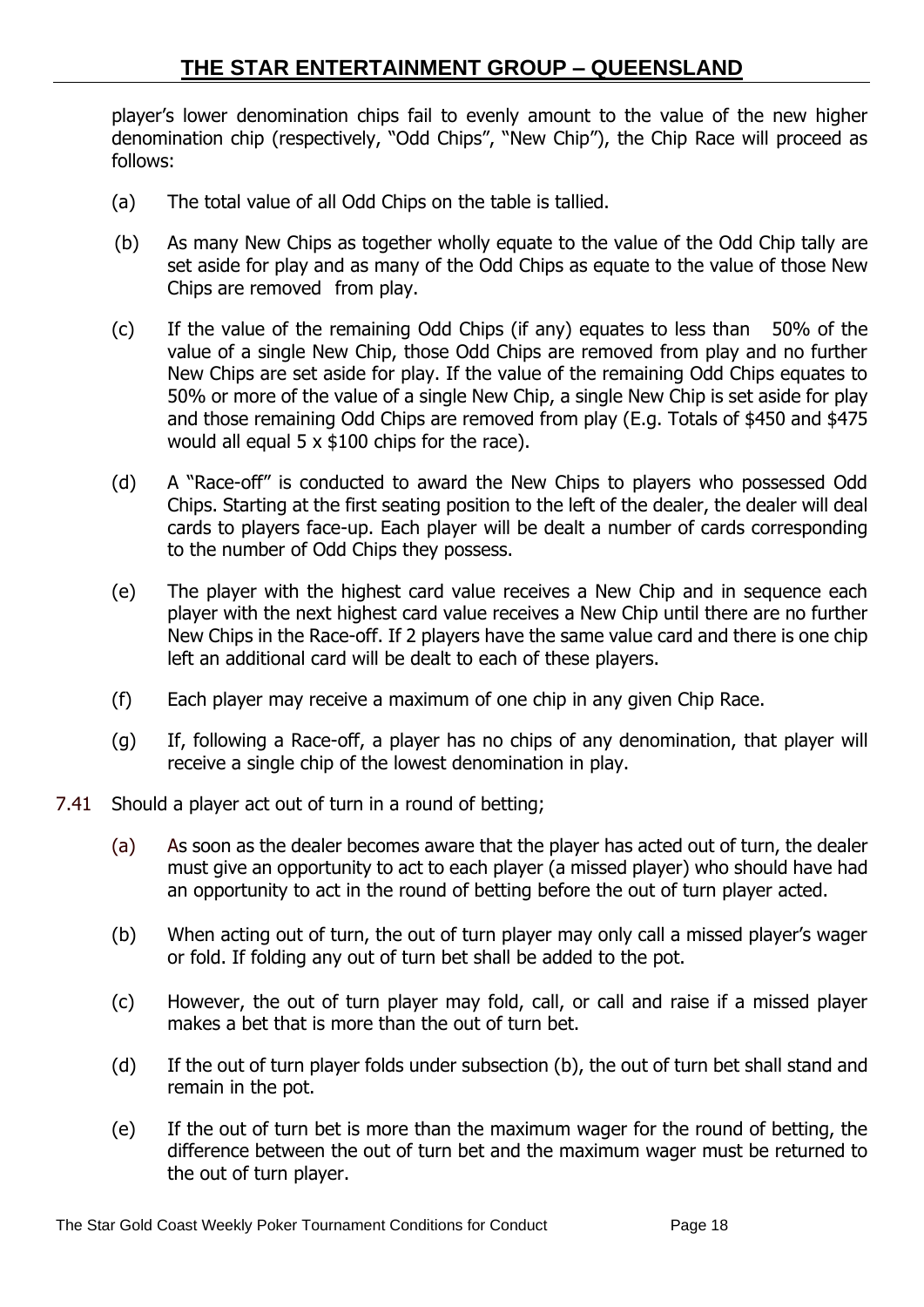- (f) Where a player is directed in error by a dealer to act out of turn, that player, or any of the following players who act in those circumstances, shall retract their action and then act in the correct sequence.
- 7.42 Community card exposed in error. If the flop is dealt and turned face-up prior to the completion of the first betting round, it will be taken back without the burn card and shuffled with the remainder of the deck. The dealer will cut and re-deal the flop after the completion of the first betting round.
	- (1) If the fourth community card is exposed by the dealer prior to the completion of the second betting round:
		- (a) the exposed card will be retrieved and set aside, the burn card shall remain, and the second betting round will then be completed.
		- (b) the dealer will burn a card, turn over a new fourth community card and ensure that all the betting for the fourth round is completed.
		- (c) the set aside card as described in (a) above will be shuffled with the remainder of the deck and a fifth card will be turned without burning a card.
	- (2) If the fifth community card is exposed by the dealer prior to the completion of the third betting round, that card will be taken back by the dealer and shuffled with the remainder of the deck. The burn card shall remain. The third betting round will be completed, and a new card dealt. No further burn cards will be dealt for that betting round.
- 7.43 In the event the cards are inadvertently removed from the shoe during a live hand the inadvertently removed cards may be shuffled and placed back into the shoe unless the cards:
	- (a) have entered the muck or
	- (b) have mixed with other cards from the current hand or
	- (c) have mixed with folded cards or
	- (d) have mixed with burn cards
	- (e) have left the confines of the table

In which event all wagers for that betting round shall be returned to the active players and the pot will be divided equally between the active players. The casino operator will not take a commission.

- 7.44 It is a player's responsibility to protect their hand at all times. If a dealer mucks an unprotected hand, the player will have no redress and will not be entitled to have any wagered chips returned. An exception would be if a player raised and the raise had not been called yet, the player would be entitled to receive the raise back.
- 7.45 Where Heads Up tournament play is offered
	- (1) Each Heads-Up round will consist of a possible three matches; the winner of the round will be the first player to win two matches against their opponent utilising the 'best of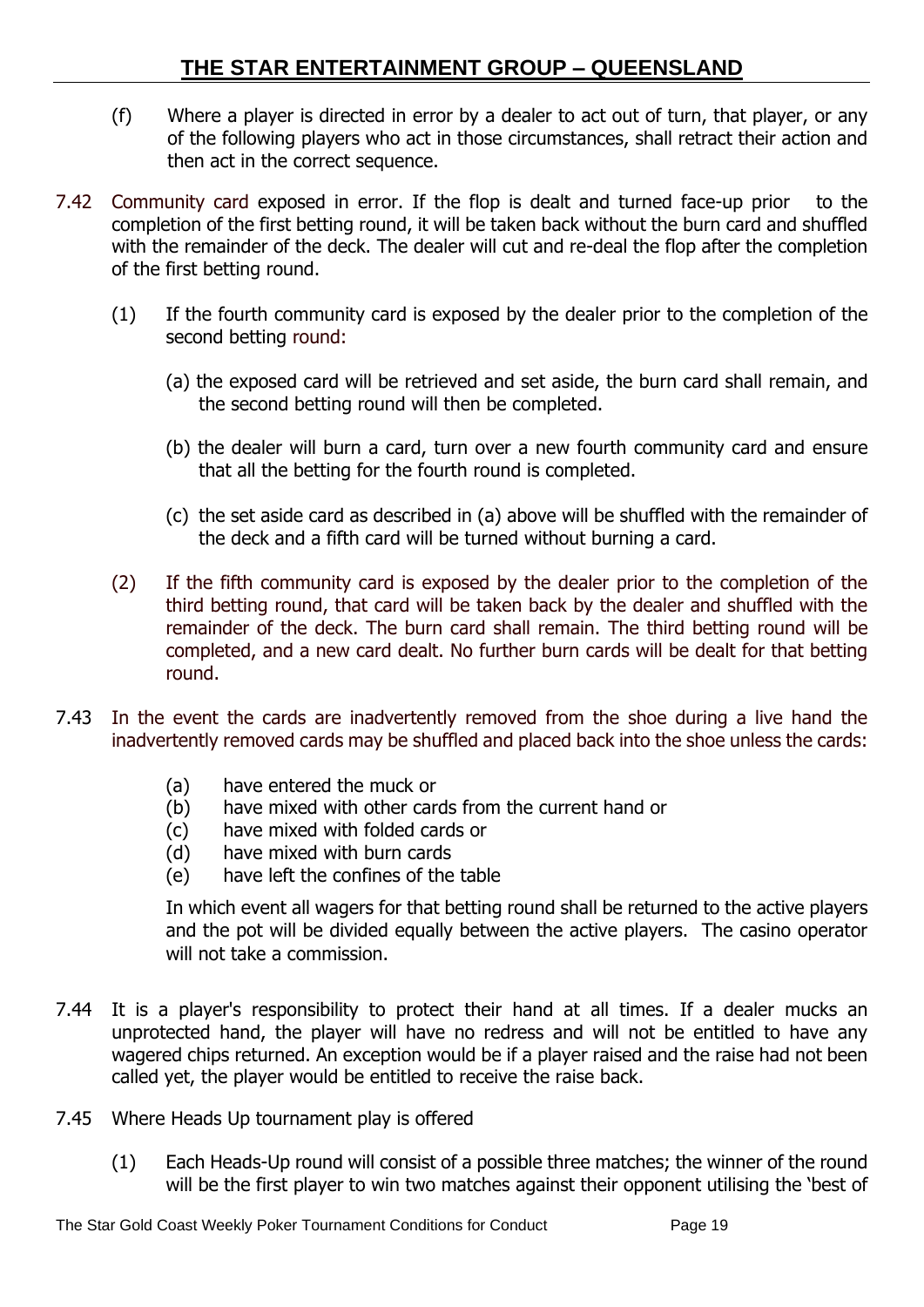three' method to determine which player advances to the next round. A "Heads Up" round will be completed when a player wins two matches. Each player in a match will commence the next "Heads Up" round with an equal amount of chips.

- (2) A tournament table number will be displayed on each side of the divider. This is a separate number to the actual table.
- (3) Cards with different coloured backs shall be used on either side of the divider when a Heads-up tournament is being conducted.
- (4) The game of Poker when part of a Heads-Up tournament shall be conducted on one Poker table which will be split in two with the use of a divider which will act to create two separate playing areas. Each separate area will have a maximum of two patrons and a place for the dealer in accordance with the diagram in appendix "A"
- (5) The casino operator may determine to conduct a bonus round(s) at any time providing players are advised prior to the bonus round commencing and no cards have been dealt and no blinds or antes have been placed prior to the announcement of the bonus round.
- 4.46 Where Short Deck Poker is offered for tournament play
	- (1) The deck of cards used will be stripped down from 52 cards to 36 cards by removing the 2, 3, 4 and 5 of each suit.
	- (2) The ranking of hands will be either option A or option B, with the selected hand ranking option for the tournament being specified in the tournament T&Cs.

#### Option A

- Odd Card
- One Pair
- Two Pairs
- Three of a Kind
- Straight
- Full House
- Flush
- Four of a Kind
- Straight Flush
- Royal Flush

#### Option B

- Odd Card
- One Pair
- Two Pairs
- Straight
- Three of a Kind
- Full House
- Flush
- Four of a Kind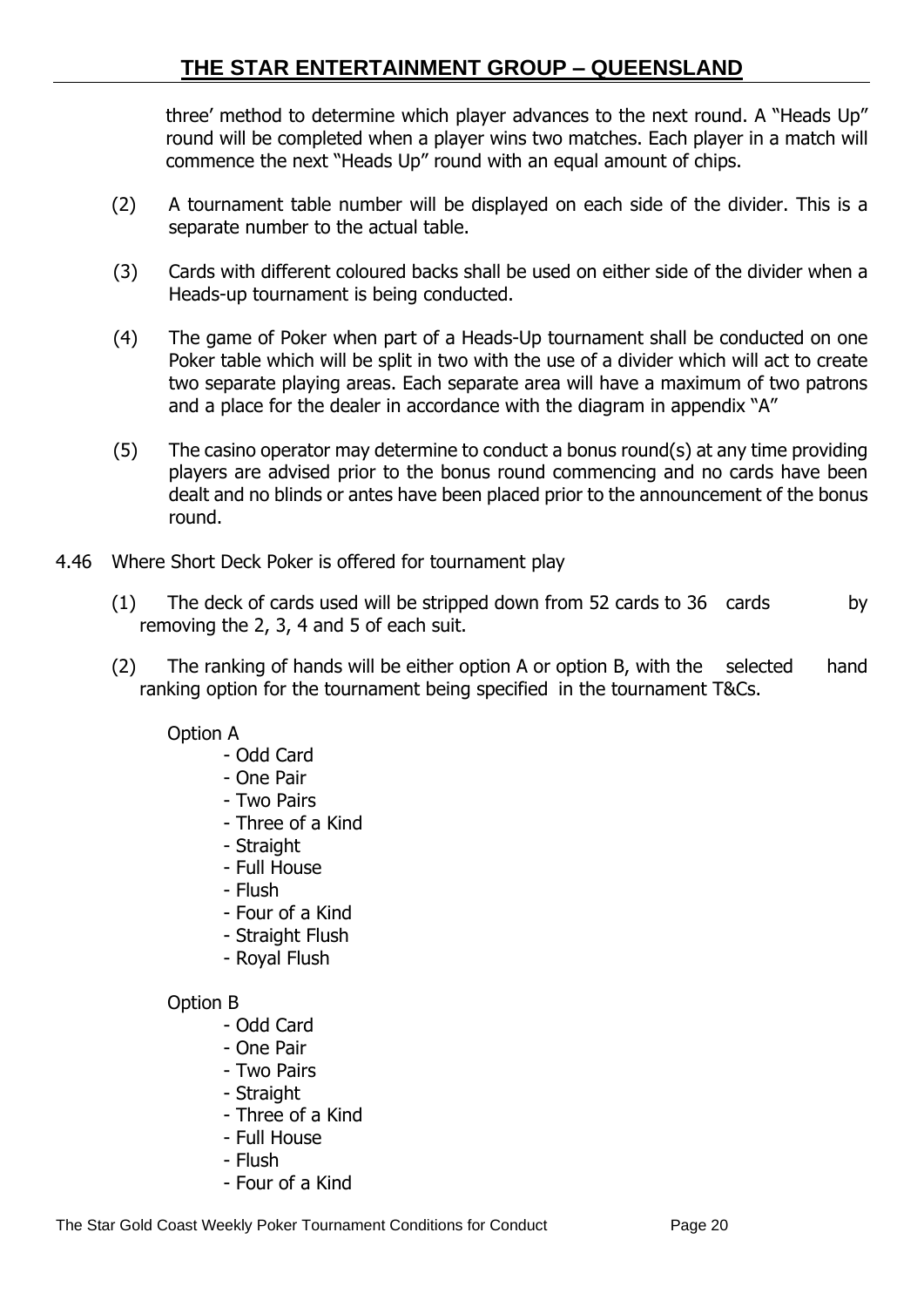- Straight Flush
- Royal Flush
- (3) When a stripped-down deck of cards is being used in play, an Ace may rank in a straight as either high or low.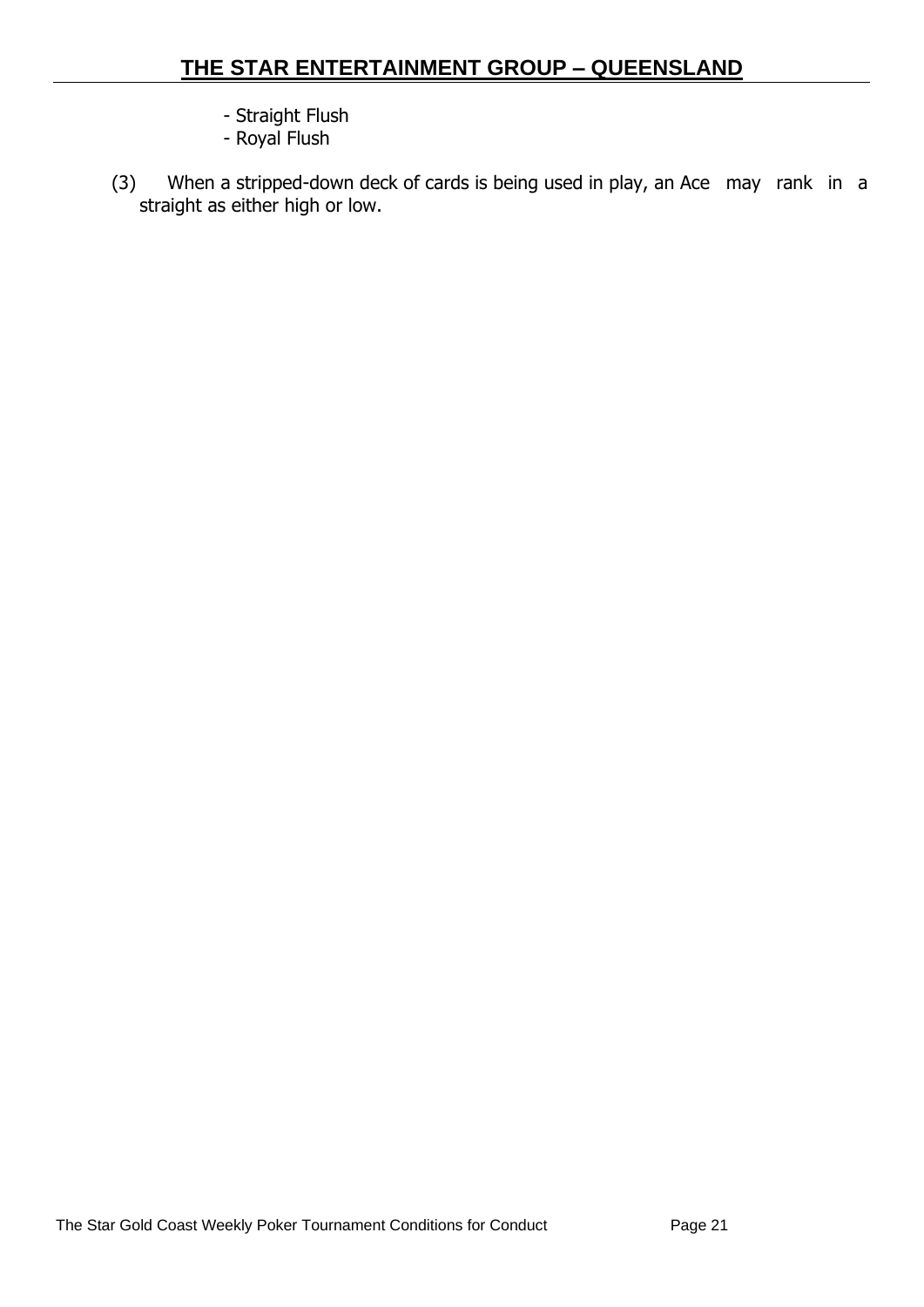# <span id="page-21-0"></span>**Appendix A**

Layout for "Heads Up" Tournaments